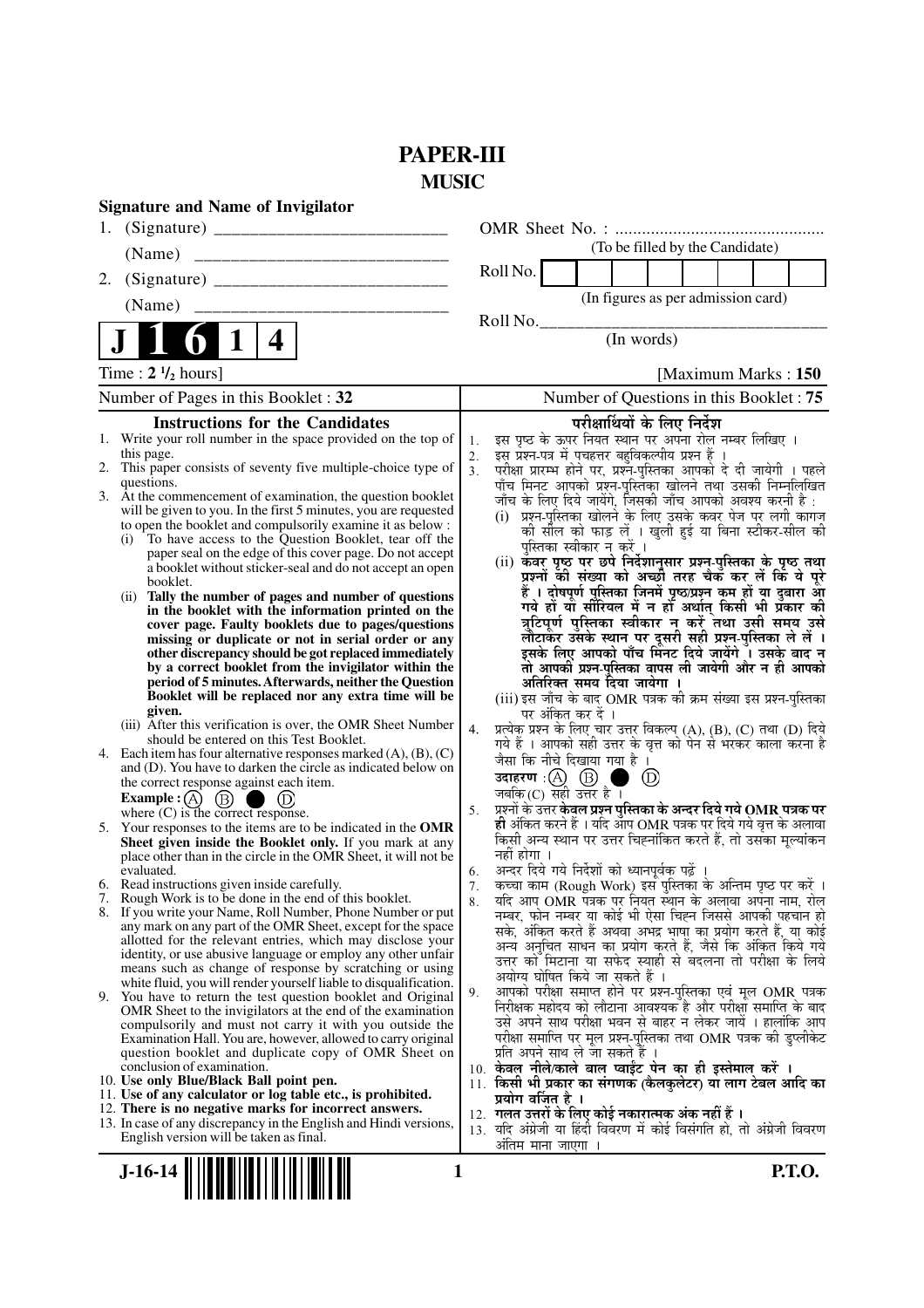# **MUSIC**

## **Paper – III**

# **(Hindustani / Karnatak / Rabindra Sangeet / Percussion Instrument – Vocal/ Instrumental and Musicology)**

### **Special Instructions :**

 This paper has **two** parts. Part-I consists of **50** objective questions common to all, which is compulsory and carries **2** marks each.

 Part – II has **Four** sections viz Part II, Part III, Part IV, Part V – Hindustani, Karnatak, Rabindra Sangeet and Percussion Instruments with **25** questions each of **2** marks each. Candidates should select any one of the Part II / Part III / Part IV / Part V as per his / her discipline.

## **PART – I**

## **Hindustani / Karnatak / Rabindra Sangeet / Percussion Instruments – Common to all**

Paper-III 2 J-16-14 **1.** Match the followings : a. Pada i. Sthayi, Antara, Sanchari, Abhog b. Geetak ii. Udgraah, Melapak, Dhruv c. Dhrupad iii. Nom-tom, Bandish, Upaj d. Prabandh iv. Swar, Pada, Taal Marg **Codes :**  a b c d  $(A)$  i iii iv ii (B) iii iv i ii  $(C)$  iv ii i iii (D) ii iii iv i **2.** Which of the following instrument is without any frets ? (A) Surbahar (B) Sitar (C) Vitchitra Veena (D) Sur Singar **3.** Which vocal form of Hindustani Music influenced Ravindra Sangeet the most ? (A) Khayal (B) Tarana (C) Dhrupad (D) Tappa **4.** Sitar originated from which ancient instrument ? (A) Kachhapi Veena (B) Ghoshwati (C) Ek tantri veena (D) Tri tantri veena **5.** How many classes of Ragaclassification are there in Sangeet Makarand written by Narad ?  $(A)$  Four  $(B)$  Two (C) Three (D) One **6.** Another name of the book 'Bharat Bhashya' is (A) Sahitya (B) Saraswati Hridayalankar (C) Swararnav (D) Sudhakaram **7.** Which one tabla player has acted as hero in Hindi and English movies ? (A) Ustad Zakir Hussain (B) Ustad Safat Ahmed Khan (C) Ustad Latif Ahmed Khan (D) Ustad Akram Khan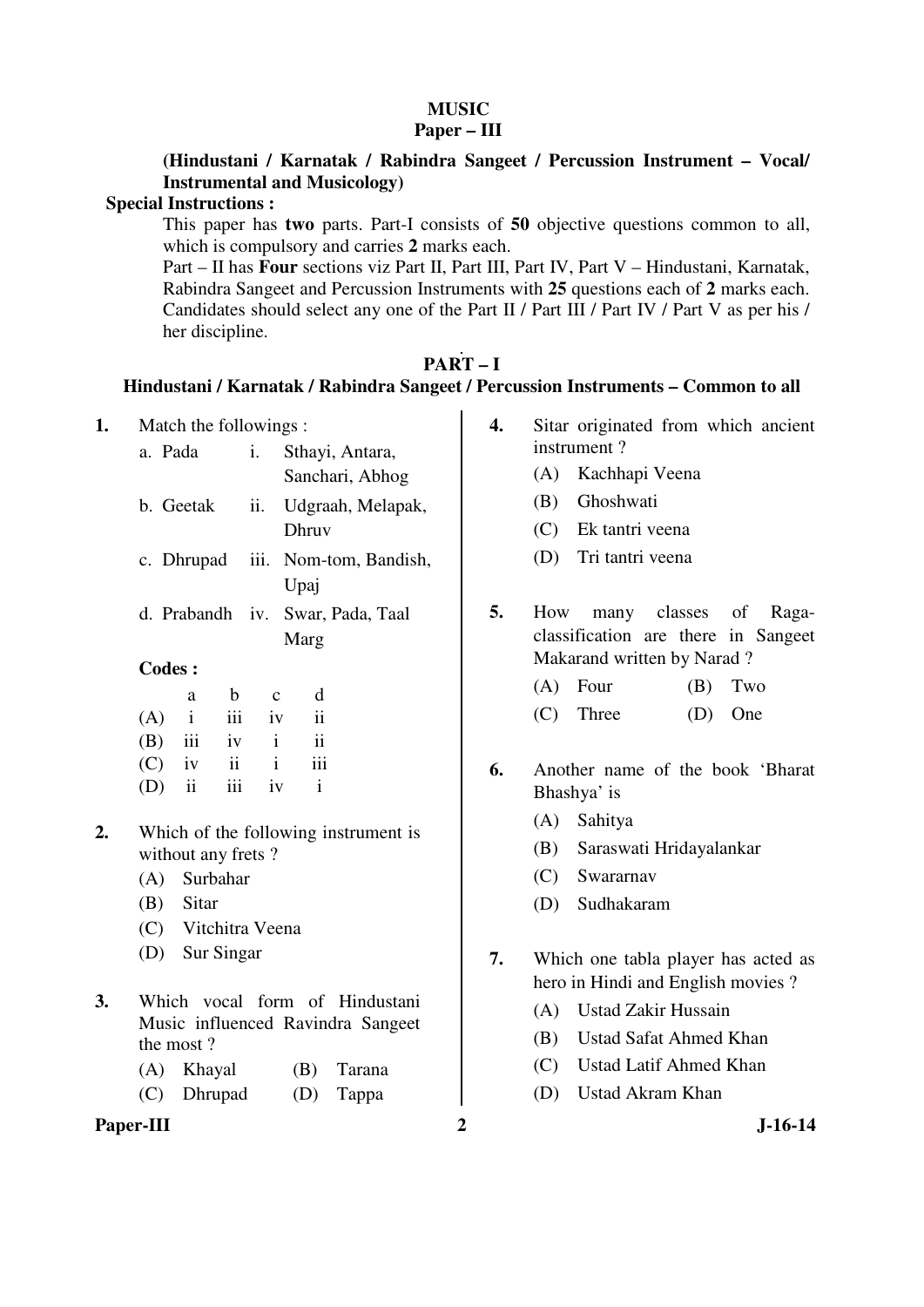# संगीत

### ¯ÖÏ¿®Ö¯Ö¡Ö **– III**

(हिन्दुस्तानी / कर्नाटक / रवीन्द्र संगीत / अवनद्व वाद्य – गायन / वादन एवं संगीतशास्त्र) विशेष निर्देश :

इस प्रश्नपत्र के 2 भाग हैं । भाग – I में **50** बहविकल्पीय प्रश्न हैं, जो सभी परीक्षार्थियों के लिए अनिवार्य हैं एवं **2-2** अंकों के हैं ।

भाग – II को चार खंडों भाग II / भाग III / भाग IV / भाग V (हिन्दुस्तानी / कर्नाटक / रवीन्द्र संगीत / अवनद्व वाद्य) में विभाजित किया गया है, प्रत्येक भाग में 25-25 प्रश्न 2-2 अंकों के हैं । परीक्षार्थी भाग II / भाग III / भाग IV / भाग V में से अपने विषय के अनुसार एक भाग का चयन करें और सभी 25 बहविकल्पीय प्रश्नों के उत्तर दें ।

| भाग – 1                                                                     |
|-----------------------------------------------------------------------------|
| हिन्दुस्तानी / कर्नाटक / रवीन्द्र संगीत / अवनद्व वाद्य – सभी के लिए सामान्य |

- **1.** समेलित कीजिए :
	- a. पद i. स्थाई अन्तरा संचारी, आभोग b. गीतक ii. उद्ग्राह, मेलापक, ध्रुव
	- c. ध्रुपद iii. नोमतोम्, बन्दिश, उपज
	- d. प्रबन्ध iv. स्वर, पद, ताल, मार्ग

# Ûæú™ü **:**

| a |                   | b c  | d                       |
|---|-------------------|------|-------------------------|
|   | $(A)$ i iii iv ii |      |                         |
|   | $(B)$ iii iv i    |      | $\overline{\mathbf{u}}$ |
|   | $(C)$ iv ii i     |      | iii                     |
|   | $(D)$ ii iii      | iv i |                         |

- 2. निम्न में से कौन सा वाद्य सारिकारहित है ?
	- (A) सुरबहार
	- $(B)$  सितार
	- $(C)$  विचित्र वीणा
	- (D) सुरसिंगार
- 3. हिन्दुस्तानी संगीत का वह कौन सी मुखर है जिसने रवीन्द्र संगीत को सर्वाधिक प्रभावित किया ?
	- $(A)$  ख्याल
	- $(B)$  तराना
	- (C) ध्रुपद
	- (D) टप्पा

- 4. सितार वाद्य की उत्पत्ति किस वाद्य से मानी जाती है ?
	- $(A)$  कच्छपी वीणा
	- $(B)$  घोषवती वीणा
	- $(C)$  एकतन्त्री वीणा
	- (D) त्रितन्त्री वीणा
- 5. नारद कृत संगीत मकरन्द में राग वर्गीकरण के कितने वर्ग हैं ?
	- $(A)$  चार
	- $(B)$  दो
	- $(C)$  तीन
	- (D) एक
- **6.** 'भरत-भाष्य' पुस्तक का अन्य नाम है
	- $(A)$  साहित्य
	- (B) सरस्वतीहृदयाल्कांर
	- (C) स्वरार्णव
	- (D) सुधाकरम्
- 7. किस तबला वादक ने हिन्दी एवं अंग्रेजी फिल्मों में अभिनेता के रूप में अभिनय किया ?
	- (A) उस्ताद जाकिर हसैन
	- (B) उस्ताद शफात अहमद खान
	- (C) उस्ताद लतीफ अहमद खान
	- (D) उस्ताद अकरम खान
- **J-16-14 3 Paper-III**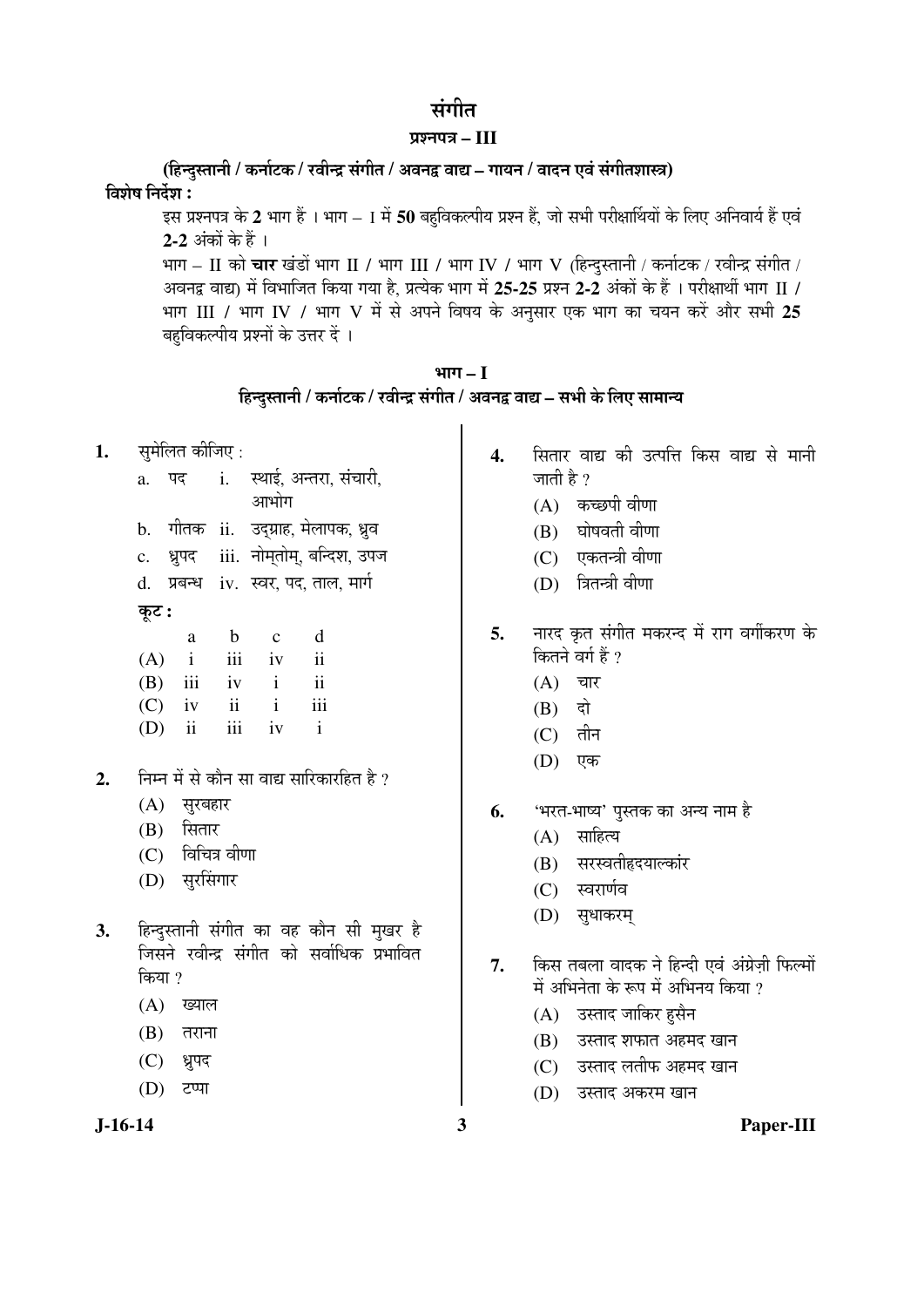**8. Assertion (A) :** For bringing aesthetics in the presentation of music, the use of Swaras with appropriate Rasas is necessary.

> **Reason (R)** : We cannot think of Indian music without Rasa.

### **Codes :**

- (A) (A) and (R) both are correct.
- $(B)$  (A) and  $(R)$  both are wrong.
- $(C)$  (A) is wrong,  $(R)$  is correct.
- (D) (A) is correct,  $(R)$  is wrong.
- **9.** What is the name of the gharana of Vidhushi Kishori Amonkar ?
	- (A) Patiyala
	- (B) Jaipur
	- (C) Delhi
	- (D) Varanasi
- **10.** Name the author of 'Bharat-ka Sangit Siddhant' :
	- (A) V.N. Bhatkande
	- (B) Acharya Brahaspati
	- (C) P. Sambamurthy
	- (D) Dr. Prem Lata Sharma
- **11.** Detailed study of the chapters of "Sangeet Ratnakar", in which Research Method this topic is appears ?
	- (A) Historical Research
	- (B) Experimental Research
	- (C) Psychological Research
	- (D) Interdisciplinary Research
- **12.** Darbari Raag is considered of which Ras ?
	- (A) Karun
	- (B) Hasya
	- (C) Shringara
	- (D) Raudra

## Paper-III **4** J-16-14

- **13.** Raja Bhaiya Poonchwale belongs to which Gharana ?
	- (A) Kirana
	- (B) Gwalior
	- (C) Jaipur
	- (D) Agra
- **14.** The chapters of 'Ragtarangani' by Lochan are known as
	- (A) Adhyay
	- (B) Tarang
	- (C) Kandika
	- (D) Prapathak
- **15.** 'Sadara' related to
	- (A) Dhrupad
	- (B) Khyal
	- (C) Thumari
	- (D) Gazal
- **16.** Which Rasa is not mentioned in Eight Rasas of Bharat ?
	- (A) Adbhud
	- (B) Shant
	- (C) Raudra
	- (D) Shringar

**17.** Which is the right situation of 'Praman Shruti' ?

- (A)  $4-3-2-4-4-3-2$
- (B)  $4-3-2-4-2-3-4$
- (C) 4 3 2 4 3 4 2
- (D)  $4-4-2-4-3-3-2$
- 18. There are **Bharat Ratnas** in Indian Music.
	- $(A)$  5
	- $(B)$  4
	- (C) 3
	- $(D)$  2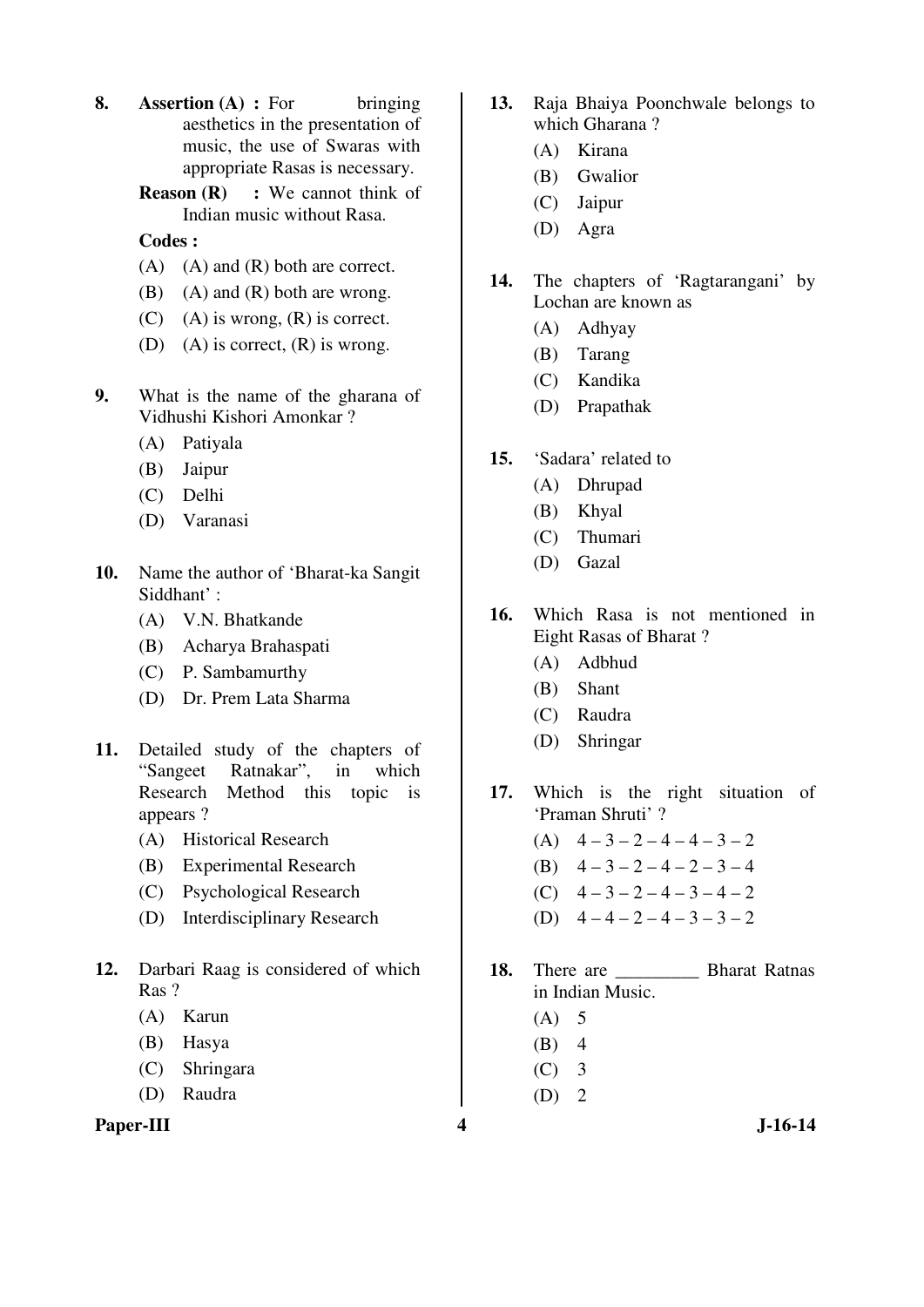- 8. **अभिकथन** (A) : संगीत की प्रस्तुति में सौन्दर्य-निरूपण के लिए रसोपयुक्त स्वरों का प्रयोग आवश्यक है ।
	- **कारण (R)** : रस के बिना भारतीय संगीत की ं<br>कल्पना नहीं की जा सकती ।
	- कूट:
	- $(A)$   $(A)$  एवं  $(R)$  दोनों सही हैं ।
	- $(B)$   $(A)$  एवं  $(R)$  दोनों गलत हैं।
	- (C) (A) गलत (R) सही हैं ।
	- (D) (A) सही (R) गलत हैं ।
- 9. 'विदुषी' किशोरी अमोनकर के घराना का नाम क्या है ?
	- $(A)$  पटियाला
	- (B) जयपुर
	- (C) दिल्ली
	- $(D)$  वाराणसी
- 10. **'भरत का संगीत सिद्धान्त' पुस्तक के** लेखक का नाम $\hat{\vec{\epsilon}}$  :
	- $(A)$  वि.एन. भातखण्डे
	- (B) आचार्य बृहस्पति
	- (C) पी. सम्बामर्ति
	- (D) डॉ. प्रेमलता शर्मा
- 11. "संगीत रत्नाकर के अध्यायों का विस्तृत अध्ययन" यह शोध विषय किस शोध पद्धति में आता है  $\gamma$ 
	- $(A)$  ऐतिहासिक शोध
	- $(B)$  प्रयोगात्मक शोध
	- $(C)$  मनोवैज्ञानिक शोध
	- (D) अन्तरावलम्बन शोध
- 12. राग दरबारी किस रस का राग है ?
	- $(A)$  करुण
	- $(B)$  हास्य
	- (C) श्रृंगार
	- $(D)$  रौद्र
- 13. राजा भइया पॅंछवाले किस घराने के हैं ?
	- $(A)$  किराना
	- (B) ग्वालियर
	- (C) जयपुर
	- $(D)$  आगरा
- 14. लोचनकृत 'रागतरंगिणी' में अध्यायों की संज्ञा है
	- $(A)$  अध्याय
	- $(B)$   $\vec{a}$  $\vec{v}$
	- (C) कंडिका
	- (D) प्रपाठक
- 15. 'सादरा' किससे सम्बद्ध है ?
	- $(A)$  ध्रुपद
	- (B) ख्याल
	- $(C)$  दुमरी
	- (D) गज़ल
- 16. <u>भरत के आठ रसों में कौन सा रस नहीं है</u> ?
	- $(A)$  अद्भुत
	- $(B)$  शान्त
	- $(C)$  रौद्र
	- (D) श्रृंगार
- 17. 'प्रमाण श्रुति' का सही रूप किसमें है ?
	- $(A)$  4 3 2 4 4 3 2 (B)  $4-3-2-4-2-3-4$ (C)  $4-3-2-4-3-4-2$ (D)  $4-4-2-4-3-3-2$
- 18. भारतीय संगीत में भारत रत्न हैं ।
	- $(A)$  5
	- $(B)$  4
	- $(C)$  3
	- $(D)$  2

**J-16-14 5 Paper-III**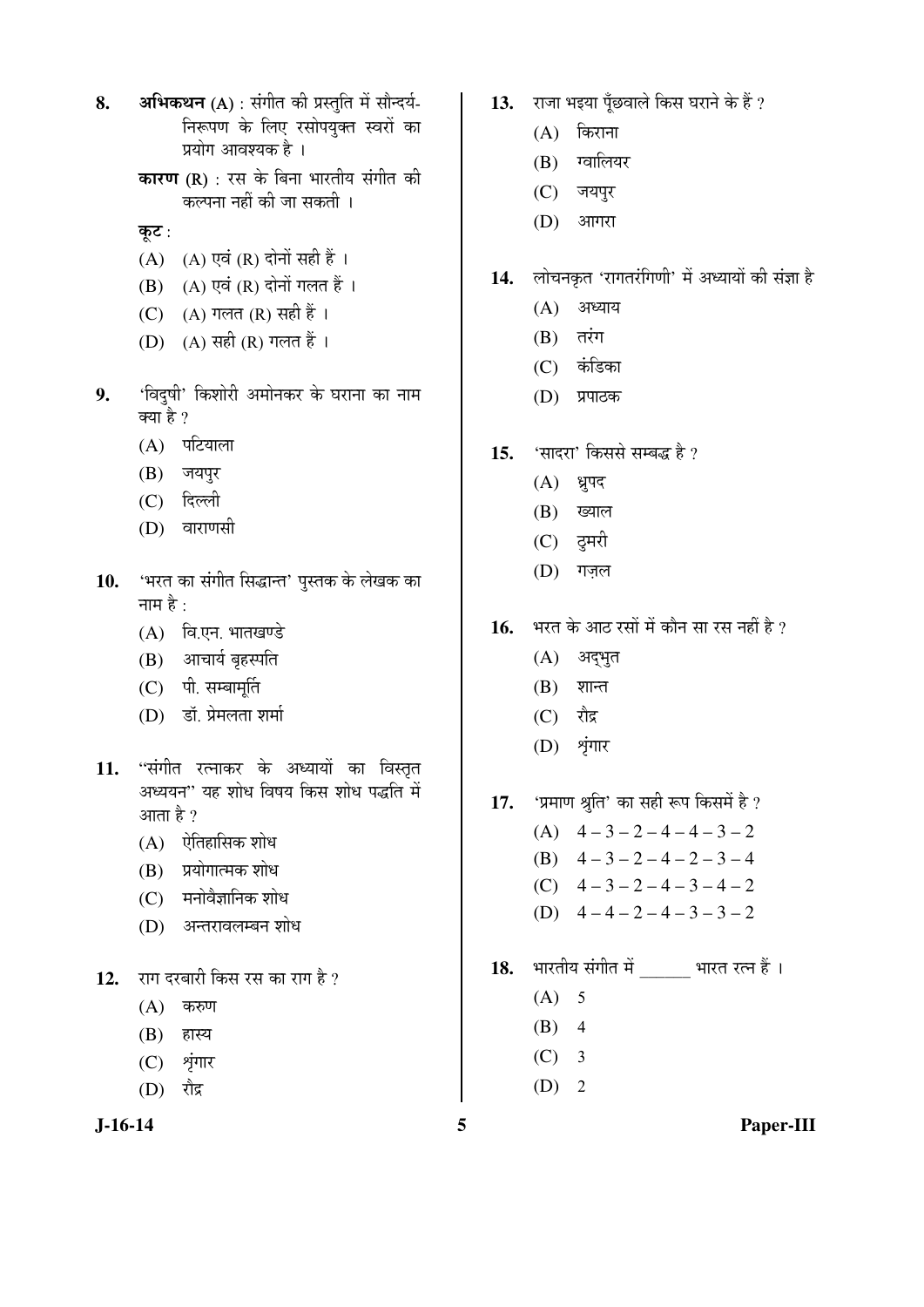**19. Assertion (A) :** Reyaz (Practice) is important in music, it develops maturity.

> **Reason (R) : Prefect and matured** notes make quick effect.

## **Codes :**

- $(A)$   $(A)$  is correct,  $(R)$  is wrong.
- (B) (A) is wrong,  $(R)$  is correct.
- (C) Both (A) and (R) are correct.
- (D) Both (A) and (R) are wrong
- **20.** Pt. Indrakant Mishra is a Dhrupad vocalist from which gharana ?
	- (A) Betiah
	- (B) Dagar
	- (C) Amta
	- (D) Saharanpur
- **21.** Which one Dhrupad vocalist is the senior representative of Dagar style at present ?
	- (A) Ustad Moyinuddin Dagar
	- (B) Ustad Sayidduddin Dagar
	- (C) Ustad Ziya Fariduddin Dagar
	- (D) Ustad Fahimuddin Dagar
- **22.** Which one is Gatha ?
	- (A) Jhumar
	- (B) Kajri
	- (C) Dina Bhadri
	- (D) Sohar
- **23.** Who is the father of Mishra Bandhu 'Rajnish-Ritesh' ?
	- (A) Pt. Amarnath Pt. Mishra Pashupatinath Mishra
	- (B) Pt. Rajan Mishra – Pt. Sajan Mishra
	- (C) Pt. Braj Mohan Mishra
	- (D) Pt. Jalpa Pd. Mishra

#### **Paper-III** 6 J-16-14

- **24.** Which of the following areas the folk style 'Samdaun' belongs to ?
	- (A) Bihar
	- (B) Bengal
	- (C) Uttar Pradesh
	- (D) Gujarat
- **25.** 'Bhikhari Thakur' was folk lyricist, Dramatist and folk singer of which language
	- (A) Awadhi
	- (B) Magadhi
	- (C) Marathi
	- (D) Bhojpuri
- **26.** What is the name of the founder of Sangeet Karyalaya Hathras ?
	- (A) Pt. Ishwar Chandra Vidhyasagar
	- (B) Rabindranath Tagore
	- (C) Jagdish Chandra Bose
	- (D) Kaka Hathrasi
- **27.** To which king, Rahaskhana was associated ?
	- (A) Wajid Ali Shah
	- (B) Aminuddaula
	- (C) Akbar
	- (D) Shahjahan
- **28.** Pracheen Kala Kendra is situated
	- (A) Delhi
	- (B) Punjab
	- (C) Chandigrah
	- (D) Ambala
- **29.** Who is the present Vice-Chancellor of Bhatkhande Sangeet Vishwavidhyalay ?
	- (A) Veena Sahastrabuddhi
	- (B) Ashwini Bhide
	- (C) Shruti Sadolikar
	- (D) Aarti Anklekar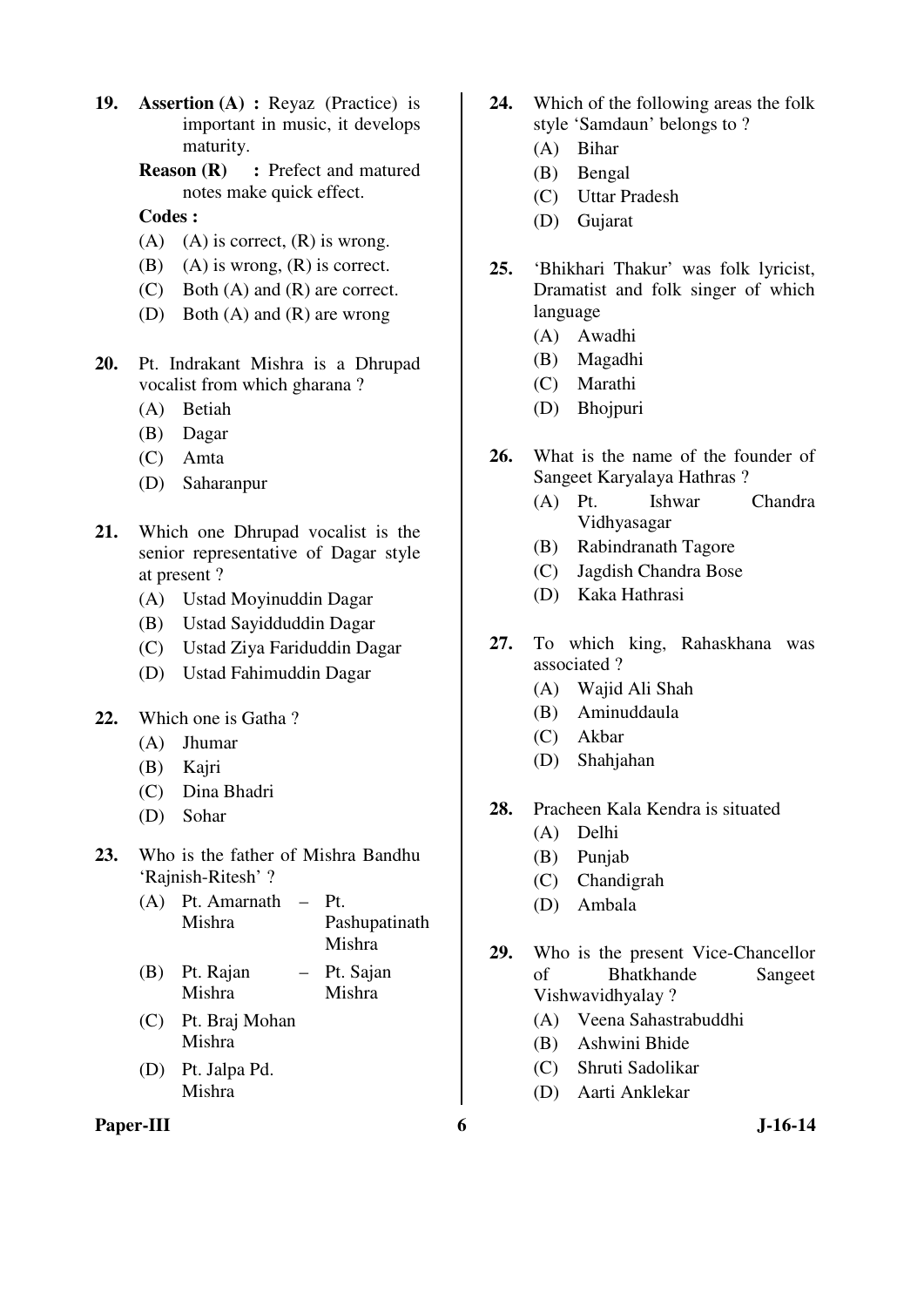- 19. **अभिकथन** (A) : संगीत में अभ्यास का महत्त्व है. इससे परिपक्वता आती है ।
	- **कारण (R)** : संगीत में सधे हुए स्वर तुरन्त प्रभाव डालते हैं ।
	- कुट:
	- (A) (A) सही है, (R) गलत है।
	- $(B)$  (A) गलत है, (R) सही है ।
	- (C)  $(A)$  तथा  $(R)$  दोनों सही हैं।
	- $(D)$   $(A)$  तथा  $(R)$  दोनों गलत हैं।
- 20. पं. इन्द्रकान्त मिश्र किस घराने के ध्रुपद गायक हैं ?
	- $(A)$  बेतिया
	- $(B)$  डागर
	- $(C)$  अमता
	- (D) सहारनपुर
- 21. डागर-परम्परा के वर्तमान वरीय प्रतिनिधि ध्रुपद गायक कौन हैं ?
	- (A) उस्ताद मोइनुद्दीन डागर
	- (B) उस्ताद सइदुद्दीन डागर
	- (C) उस्ताद जिया फरीदुद्दीन डागर
	- (D) उस्ताद फ़हीमुद्दीन डागर
- 22. कौन सा प्रकार गाथा है ?
	- $(A)$  झूमर
	- $(B)$  कजरी
	- $(C)$  दीना-भद्री
	- $(D)$  सोहर
- 23. 'मिश्र-बन्ध्' रजनीश-रीतेश के पिता कौन हैं ?
	- $(A)$  पं. अमरनाथ मिश्र पं. पशुपतिनाथ मिश्र
	- $(B)$  पं. राजन मिश्र पं. साजन मिश्र
	- $(C)$  पं. ब्रज मोहन मिश्र
	- (D) पं. जालपा प्र. मिश्र

- 24. 'समदाऊन' किस क्षेत्र की लोक गायन शैली हे ?
	- $(A)$  बिहार
	- $(B)$  बंगाल
	- (C) उत्तर प्रदेश
	- $(D)$  गुजरात
- 25. भिखारी ठाकुर किस भाषा के लोक गीतकार, नाटककार एवं लोकगायक थे ?
	- $(A)$  अवधी
	- $(B)$  मगधी
	- $(C)$  मराठी
	- (D) भोजपुरी
- 26. संगीत कार्यालय, हाथरस के संस्थापक का नाम क्या है ?
	- (A) पं. ईश्वरचन्द्र विद्यासागर
	- (B) रवीन्द्रनाथ टैगोर
	- (C) जगदीश चन्द्र बोस
	- $(D)$  काका हाथरसी
- 27. 'रहसखाना' किस नवाब से सम्बद्ध था ?
	- $(A)$  वाज़िद अली शाह
	- (B) अमीनुद्दोला
	- $(C)$  अकबर
	- $(D)$  शाहजहाँ
- 28. प्राचीन कला केन्द्र अवस्थित है
	- $(A)$  दिल्ली
	- $(B)$  पंजाब
	- (C) चण्डीगढ़
	- (D) अम्बाला
- 29. भातखण्डे संगीत विश्वविद्यालय की वर्तमान उपकुलपति कौन हैं ?
	- $(A)$  वीणा सहस्रबुद्धि
	- (B) अश्विनी भिड़े
	- (C) श्रीत सडोलीकर
	- (D) आरती अंकलेकर
- 

**J-16-14 7 Paper-III**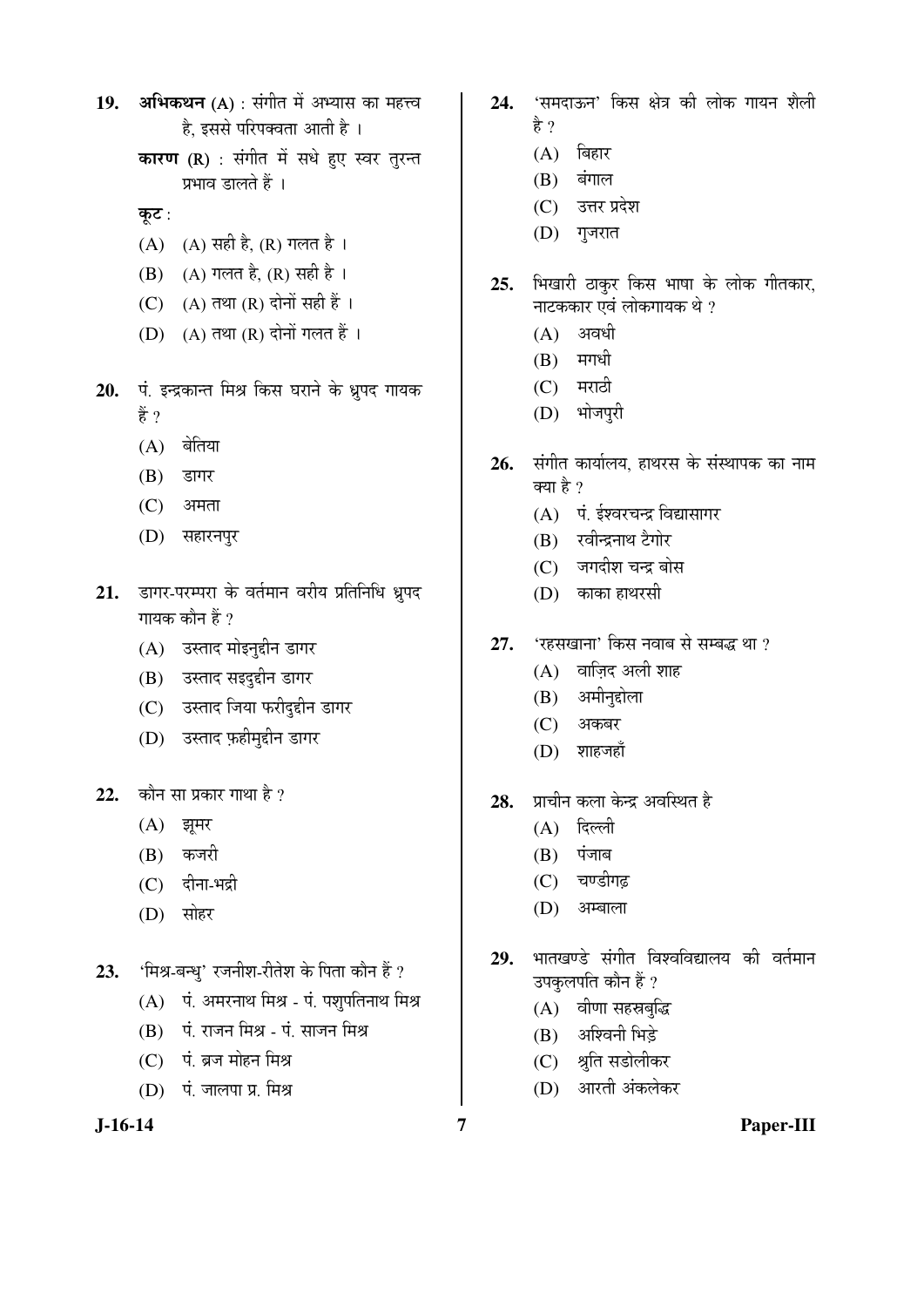- **30.** What is Indian name of Alain Danielue ?
	- (A) Om Sharan Sharma
	- (B) Shiv Sharan Sharma
	- (C) Guru Sharan Sharma
	- (D) Bhagwat Sharan Sharma
- **31.** Who is the learned musician in the field of Indian classical music at present ?
	- (A) Pt. Vinayak Rao Patwardhan
	- (B) Pt. Vishnu Narayan Bhatkhande
	- (C) Pt. Vidyadhar Vyas
	- (D) Prof. R.C. Mehta
- **32.** Which one is foreign Sarangi player ?
	- (A) Dr. Len J. Minor
	- (B) Dr. Veem Van
	- (C) Dr. R. Widdes
	- (D) Dr. Joep Bor
- **33.** Who is the present representative of Vishnu Digambar Parampara ?
	- (A) Pt. C.R. Vyas
	- (B) Pt. Vidyadhar Vyas
	- (C) Pt. Narayan Rao Vyas
	- (D) Pt. Bharat Vyas
- **34.** Who is the author of Meerat-E-Dehli ?
	- (A) Dargahi Quli Khan
	- (B) Nawab Ahmed Khan
	- (C) Dargahi Khan
	- (D) Md. Raza
- **35.** How many parts of 'Abhinav Gitanjali' by Pt. Ramashraya Jha 'Ramrang' ?
	- $(A)$  3
	- $(B)$  4
	- $(C)$  5
	- $(D) 6$

### Paper-III 8 **8** J-16-14

- **36.** Number of Karnas mentioned in Natya Shastra
	- (A) 104
	- (B) 106
	- (C) 108
	- (D) 109
- **37.** Musical stone pillars found in
	- (A) Madurai
	- (B) Brindavan
	- (C) Kalahasti
	- (D) Udippi
- **38.** Ragas that became popular from the period of Sarangadeva
	- (A) Poorva Prasiddha Ragas
	- (B) Adhuna Prasiha Ragas
	- (C) Aoodava Ragas
	- (D) Bhashanga Ragas
- **39.** The smallest division of Time
	- (A) Kshana
	- (B) Lava
	- (C) Kāsta
	- (D) Nimisha
- **40.** The musical form which includes the 'tanam' in vocal music rendition
	- (A) Pallavi
	- (B) Varnam
	- (C) Kriti
	- (D) Tellana
- **41.** Who was the younger brother in the Tagore family among the following ?
	- (A) Rabindranath
	- (B) Jyotirindranath
	- (C) Dwijendranath
	- (D) Satyendranath
-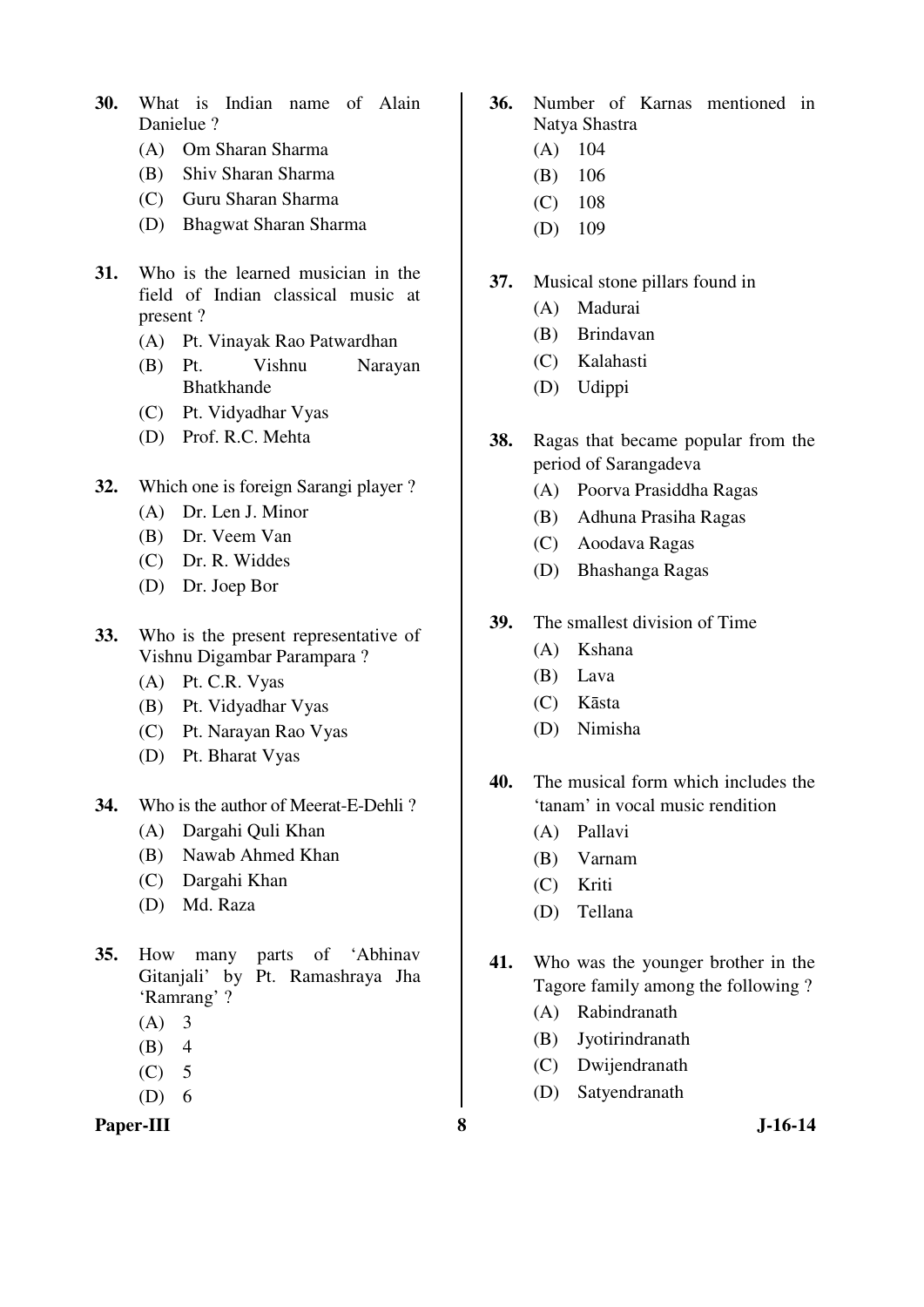- **30. एलेन डनेल्यु का भारतीय नाम क्या** है ?
	- $(A)$  ओमशरण शर्मा
	- $(B)$  शिवशरण शर्मा
	- $(C)$  गुरुशरण शर्मा
	- (D) भगवतशरण शर्मा
- 31. भारतीय शास्त्रीय संगीत के वर्तमान वरीय संगीतविद् कौन हैं ?
	- (A) पं. विनायकराव पटवर्धन
	- $(B)$  पं. विष्णु नारायण भातखण्डे
	- (C) पं. विद्याधर व्यास
	- (D) प्रो. आर.सी. मेहता
- 32. ਜਿਸ में से कौन विदेशी सारंगीवादक हैं ?
	- (A) डॉ. एलेन जे. माइनर
	- $(B)$  डॉ. वीम वैन डेर
	- (C) डॉ. आर. वीडस
	- (D) डॉ. जोप बोर
- 33. विष्णु दिगम्बर परम्परा के वर्तमान प्रतिनिधि कलाकार कौन हैं ?
	- $(A)$  पं. सी.आर. व्यास
	- (B) पं. विद्याधर व्यास
	- (C) पं. नारायण राव व्यास
	- (D) पं. भरत व्यास
- **34.** मीरात-ए देहली के लेखक कौन हैं ?
	- $(A)$  दरग़ाह कुली खाँ
	- (B) नवाब अहमद खाँ
	- (C) दरगाही खाँ
	- (D) मुहम्मद रज़ा
- 35. पं. रामाश्रय झा 'रामरंग' कृत 'अभिनव गीतांजलि' कितने भागों में हैं ?
	- $(A)$  3
	- $(B)$  4
	- $(C)$  5
	- $(D) 6$

**J-16-14 9 Paper-III**

- 36. नाट्यशास्त्र में कर्णों की संख्या
	- $(A)$  104
	- (B) 106
	- $(C)$  108
	- (D) 109
- 37. श्रुति स्तम्भ कहाँ पर पाये जाते हैं ?
	- $(A)$  मदुरई
	- (B) वृन्दावन
	- $(C)$  कालहस्ती
	- (D) उडिपी
- 38. राग जो सारंगदेव के काल उपरान्त प्रचलित हुए
	- $(A)$  पूर्व प्रसिद्ध राग
	- (B) अधुना प्रसिद्ध राग
	- (C) औडवा राग
	- $(D)$  भाषान्ग राग
- 39. समय का सबसे छोटा खण्ड
	- $(A)$  क्षण
	- $(B)$  लव
	- $(C)$  काष्ट
	- $(D)$  निमिष
- 40. संगीत शैली जिसमें 'तानम' एक गायन की विद्या है<sup>।</sup>
	- $(A)$  पल्लवी
	- $(B)$  वर्णम
	- $(C)$  कृति
	- (D) तिल्लाना
- 41. टेगोर परिवार में सबसे छोटा भाई निम्नलिखित में से कौन था ?
	- $(A)$  रवीन्द्रनाथ
	- (B) ज्योतिरीन्द्रनाथ
	- (C) द्विजेन्द्रनाथ
	- (D) सत्येन्द्रनाथ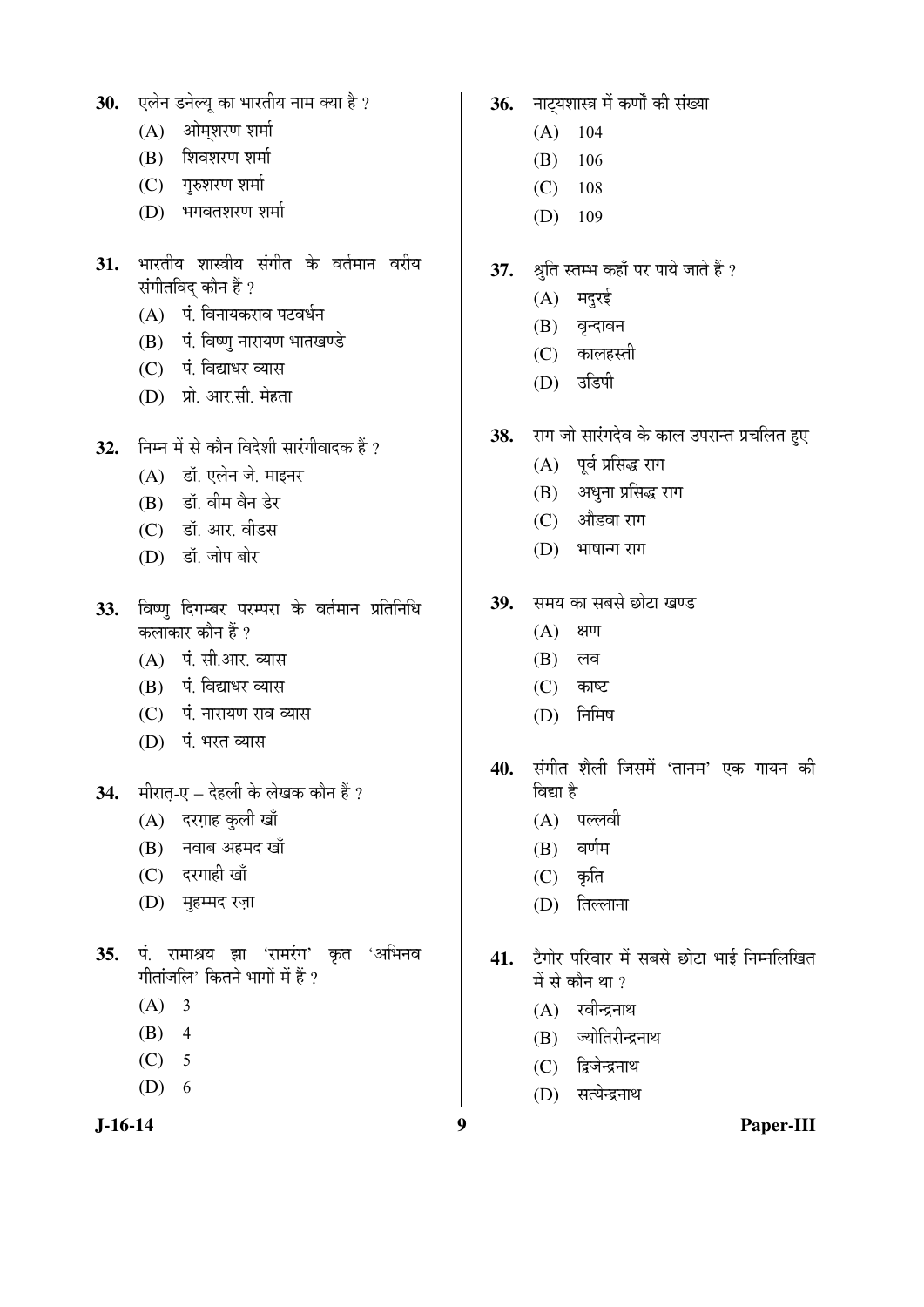- **42.** Which of the following dance form used by Tagore to compose many of his song Dance Drama ?
	- (A) Bhangra
	- (B) Odissi
	- (C) Kathak
	- (D) Kathakali
- **43.** Pick up the 'Tala' created by Rabindranath from the following list :
	- (A) Rupak
	- (B) Tivra
	- (C) Sultal
	- (D) Surfanktal
- **44.** Who wrote 'Natir Puja' ?
	- (A) Hemendranath
	- (B) Indira Devi Choudhurani
	- (C) Rabindranath
	- (D) Jyoirindranath
- **45.** 'Amra Milechi Aaj Mayer Dake' song falls into which category ?
	- (A) Prakriti
	- (B) Prem
	- (C) Vichitra
	- (D) Swadesh
- **46.** Who among the following artists have received all four Civil Awards ?
	- (A) Pt. Hariprasad Chaurasia
	- (B) Pt. Shiv Kumar Sharma
	- (C) Ustad Bismillah Khan
	- (D) Pt. Ravi Shankar

### Paper-III **10** J-16-14

- **47.** Which Dhrupat Singer has started the tradition of Tabla Sangeet ?
	- (A) Pt. Ram Chatur Malik
	- (B) Pt. Vidur Malik
	- (C) Pt. Siyaram Tiwari
	- (D) Ustad Raheemuddin Dagar
- **48.** From where changun of Basant tal will start in one circle
- (A) 6 1  $\frac{1}{2}$  $(B)$ 1 3  $\ddot{\phantom{0}}$  (C) 6 3  $\frac{5}{4}$  (D) 7 1  $\frac{1}{2}$
- **49.** The scholar, who has classified the instruments in middle age ?
	- (A) Bharat
	- (B) Sharang Dev
	- (C) Jai Dev
	- (D) Dr. Lalmani Mishra
- **50.** Who among the following is the Left Hand Tabla player ?
	- (A) Pt. Anindo Chatterjee
	- (B) Ustad Zakir Hussain
	- (C) Pt. Ram Kumar Mishra
	- (D) Pt. Kumar Bose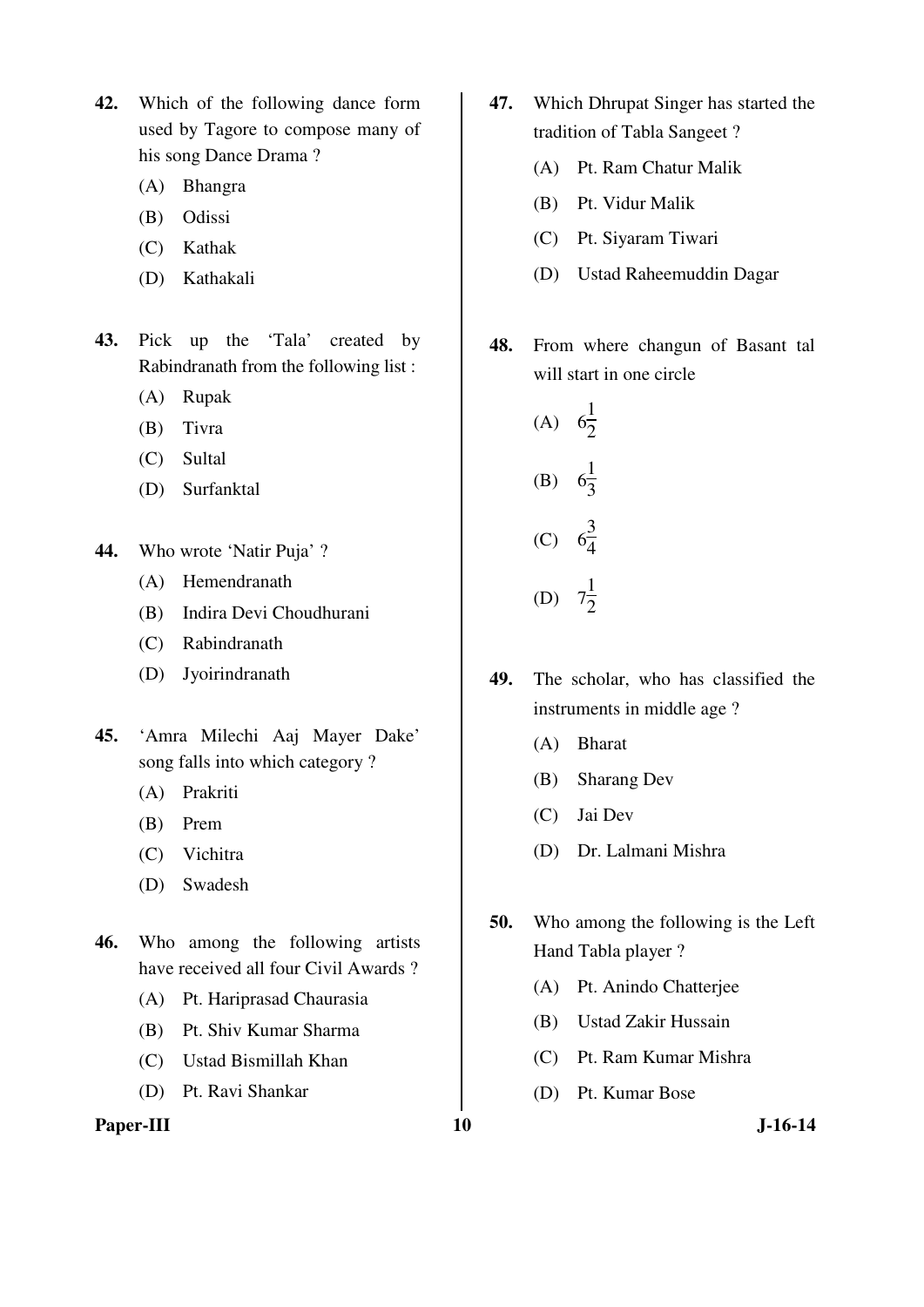42. अपने अनेक गीति-नाट्य की रचना में टैगोर ने निम्नलिखित में से किस नृत्य-शैली का प्रयोग किया था $, 2$ 

- $(A)$  भांगड़ा
- $(B)$   $\overrightarrow{3}$  औडिसी
- $(C)$  कत्थक
- (D) कथकली
- 43. नीचे दी गई सूची से रवीन्द्रनाथ द्वारा निर्मित 'ताल' को चुनें :
	- $(A)$  रूपक
	- $(B)$  तीव्र
	- (C) सुलताल
	- (D) सुरफंकताल
- 44. 'नटीर पूजा' किसकी रचना है ?
	- $(A)$  हेमेन्द्रनाथ
	- (B) इंदिरा देवी चौधुरानी
	- (C) रवीन्द्रनाथ
	- (D) ज्योतिरीन्द्रनाथ
- 45. 'आमरा मिलेछी आज मायेर डाके' गान किस कोटि के अंतर्गत आता है ?
	- $(A)$  प्रकृति
	- (B) प्रेम
	- $(C)$  विचित्र
	- (D) स्वदेश
- 46. निम्नलिखित में किस कलाकार को भारत सरकार द्वारा चारों नागरिक अंलकरण प्राप्त हुआ है ?
	- (A) पं. हरिप्रसाद चौरसिया
	- (B) पं. शिवकुमार शर्मा
	- (C) उ. बिस्मिल्ला खाँ
	- (D) पं. रविशंकर

- 47. किस ध्रुपद गायक ने तबला संगीत की परम्परा प्रारम्भ की ?
	- $(A)$ ां. रामचतुर मलिक
	- (B) पं. विदुर मलिक
	- (C) पं. सियाराम तिवारी
	- (D) उ. रहीमुद्दीन डागर
- 48. बसन्त ताल का चौगुन एक आवर्तन में कहाँ से प्रारम्भ होगा $\sqrt{2}$
- (A) 6 1  $\frac{1}{2}$  (B) 6 1  $\frac{1}{3}$  (C) 6 3  $\frac{5}{4}$  (D) 7 1  $\frac{1}{2}$
- 49. मध्यकाल में वाद्यों का वर्गीकरण किस विद्रान द्वारा किया गया था ?
	- $(A)$  भरत
	- (B) शारंगदेव
	- (C) जयदेव
	- (D) डॉ. लालमणि मिश्र
- 50. निम्नलिखित में कौन वामहस्त तबला-वादक है ?
	- $(A)$  पं. आनिन्दो चटर्जी
	- $(B)$  उ. जाकिर हुसैन
	- (C) पं. रामकुमार मिश्र
	- (D) पं. कुमार बोस

**J-16-14 11 Paper-III**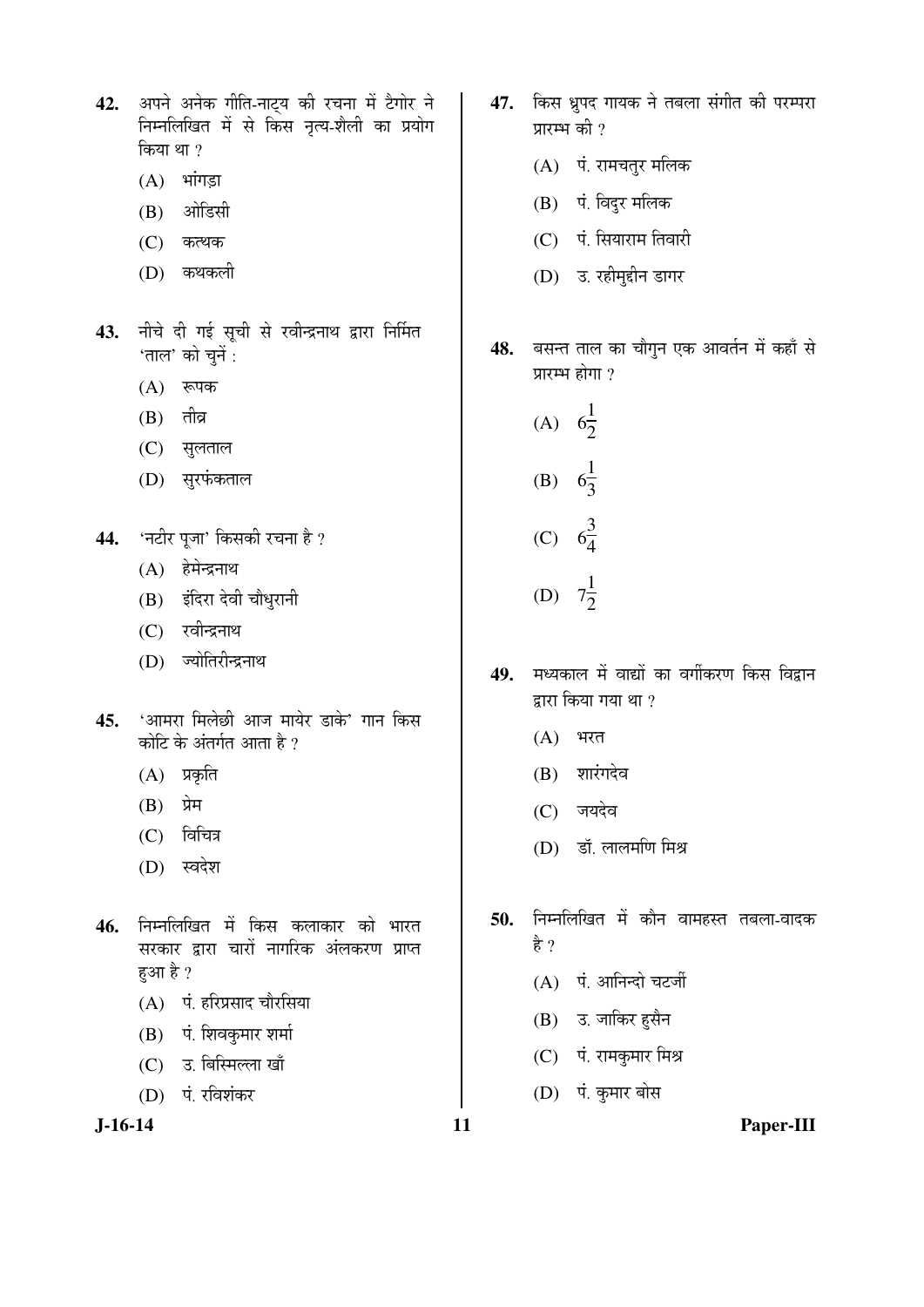# **PART – II Hindustani Music**

- **51.** In the earlier stage of Indian music, Maargi and Deshi sangeet was known as
	- (A) Saam and Gaandharv
	- (B) Gaandharv and Saam
	- (C) Saam and Lok
	- (D) Laukik and Alokik
- **52.** Who is the author of 'Universal History of Music' ?
	- (A) Md. Raza
	- (B) S.M. Tagore
	- (C) Pt. Vishnu Digambar Palushkar
	- (D) Mr. Alein Denelue
- **53.** Which instrumentalist has played Raga Rasiya ?
	- (A) Pt. Ravi Shankar
	- (B) Ustad Vilayat Khan
	- (C) Pt. Nikhil Banerjee
	- (D) Mustaque Ali Khan
- **54.** Ghondutai Kulkarni is related to gharana ?
	- (A) Atarauli
	- (B) Agra
	- (C) Jaipur
	- (D) Gwalior

## Paper-III **12** J-16-14

- **55.** \_\_\_\_\_\_\_\_\_ gharana was established by Bande Ali (Gwalior Wale) :
	- (A) Kirana
	- (B) Agra
	- (C) Jaipur
	- (D) Lucknow
- **56.** By whom, the raga 'Gangeshwari' is composed ?
	- (A) Annapurnaji
	- (B) Pt. Nikhil Banerjee
	- (C) Pt. Ravi Shankar
	- (D) Pt. Balram Pathak
- **57.** Which one is used in Hindustani and Karnatak Music both ?
	- (A) Yaman
	- (B) Bilawal
	- (C) Aabhogi
	- (D) Bhupali
- **58.** 'Rawanhattha' is associated to which State ?
	- (A) Rajasthan
	- (B) Madhya Pradesh
	- (C) Bengal
	- (D) Uttar Pradesh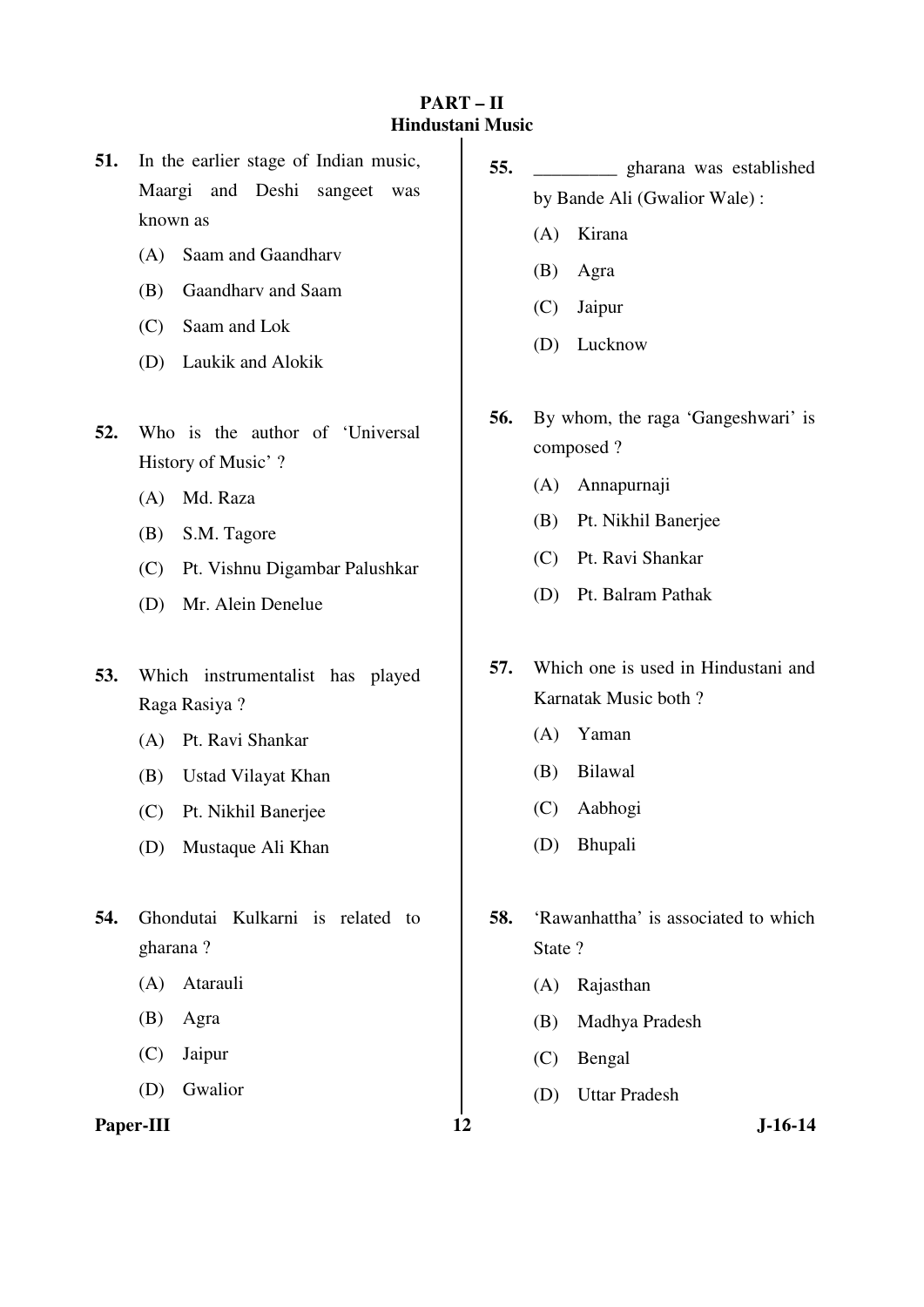# भाग – II हिन्दुस्तानी संग<mark>ी</mark>त

| 51.     | भारतीय संगीत की आरम्भिक अवस्था में मार्गी<br>और देशी संगीत कहलाता था : | 55. | 'बन्दे अली' (ग्वालियर वाले) ने<br>घराने की स्थापना की थी ।                |
|---------|------------------------------------------------------------------------|-----|---------------------------------------------------------------------------|
|         | साम और गान्धर्व<br>(A)                                                 |     | किराना<br>(A)                                                             |
|         | गान्धर्व और साम<br>(B)                                                 |     | (B)<br>आगरा                                                               |
|         | साम और लोक<br>(C)                                                      |     | (C)<br>जयपुर                                                              |
|         | लौकिक और अलौकिक<br>(D)                                                 |     | (D)<br>लखनऊ                                                               |
| 52.     | 'Universal History of Music' के लेखक<br>कौन हैं ?                      | 56. | राग 'गंगेश्वरी' की रचना किसके द्वारा की गई ?<br>अन्नपूर्णा जी<br>(A)      |
|         | मुहम्मद रज़ा<br>(A)                                                    |     | पं. निखिल बनर्जी<br>(B)                                                   |
|         | एस.एम. टैगोर<br>(B)                                                    |     | $(C)$ पं. रविशंकर                                                         |
|         | पं. विष्णु दिगम्बर पलुष्कर<br>(C)                                      |     | (D) पं. बलराम पाठक                                                        |
|         | श्रीमान एलेन डेनेल्यू<br>(D)                                           |     |                                                                           |
| 53.     | किस वादक द्वारा राग रसिया बजाया गया है ?                               | 57. | कौन सा राग हिन्दुस्तानी और कर्नाटकी दोनों<br>संगीत में प्रयुक्त होता है ? |
|         | पं. रविशंकर<br>(A)                                                     |     | (A)<br>यमन                                                                |
|         | उस्ताद विलायत खाँ<br>(B)                                               |     | बिलावल<br>(B)                                                             |
|         | पं. निखिल बनर्जी<br>(C)                                                |     | आभोगी<br>(C)                                                              |
|         | (D) मुश्ताक़ अली खाँ                                                   |     | (D) भूपाली                                                                |
| 54.     | घोंडुताई कुलकर्णी<br>घराने<br>से<br>सम्बन्धित हैं ।                    | 58. | 'रावणहत्था' किस राज्य से सम्बद्ध है ?                                     |
|         | अतरौली<br>(A)                                                          |     | राजस्थान<br>(A)                                                           |
|         | (B)<br>आगरा                                                            |     | मध्य प्रदेश<br>(B)                                                        |
|         | (C)<br>जयपुर                                                           |     | बंगाल<br>(C)                                                              |
|         | ग्वालियर<br>(D)                                                        |     | उत्तर प्रदेश<br>(D)                                                       |
| J-16-14 |                                                                        | 13  | Paper-III                                                                 |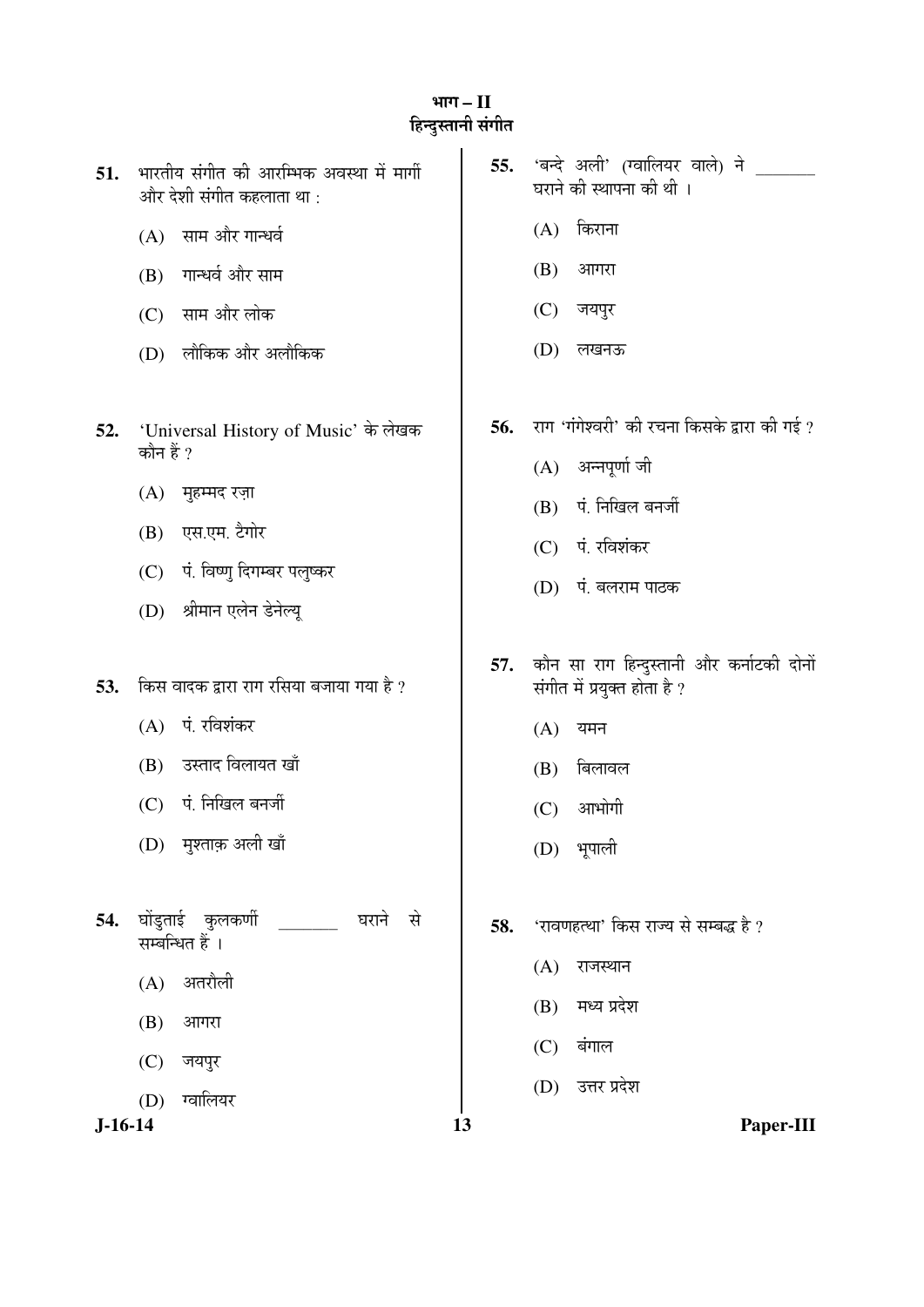- **59.** Which form of Hindustani Sangeet has influenced mostly to Rabindra Sangeet ?
	- (A) Kheyal
	- (B) Tarana
	- (C) Dhrupad
	- (D) Tappa
- **60.** How many Vikrat Jaties are described by Bharat ?
	- $(A)$  7
	- (B) 11
	- $(C)$  9
	- (D) 10
- **61.** There is a difference of how many shruties between Sadja-Pancham Bhava ?
	- (A) 19
	- $(B) 20$
	- (C) 13
	- (D) 21
- **62.** Udgata is related to which Gana ?
	- (A) Tappa
	- (B) Saam
	- (C) Dhrupad
	- (D) Dhamar

#### Paper-III **14** J-16-14

- **63.** From which beat, Mukhada of Maseet Khani gata starts ?
	- $(A) 9$
	- (B) 10
	- (C) 11
	- (D) 12
- **64.** Tanras Khan was representative singer of
	- (A) Dilli Gharana
	- (B) Lucknow Gharana
	- (C) Patiala Gharana
	- (D) Dilli and Patiala Gharana
- **65.** Name of the Guru of Gajanan Rao Joshi is
	- (A) Gunda Buwa
	- (B) Balkrishna Buwa
	- (C) Vasudev Shastri
	- (D) Ashik Ali

# **66.** What is 'Tremelo' in western music ?

- (A) Kampan
- (B) Jamjama
- (C) Khataka
- (D) Kan
- **67.** Who has translated 'Geet Govind' of Pt. Jaydev in English ?
	- (A) Sir Jones
	- (B) Sir Edwin Arnold
	- (C) E. Clement
	- (D) Nicolus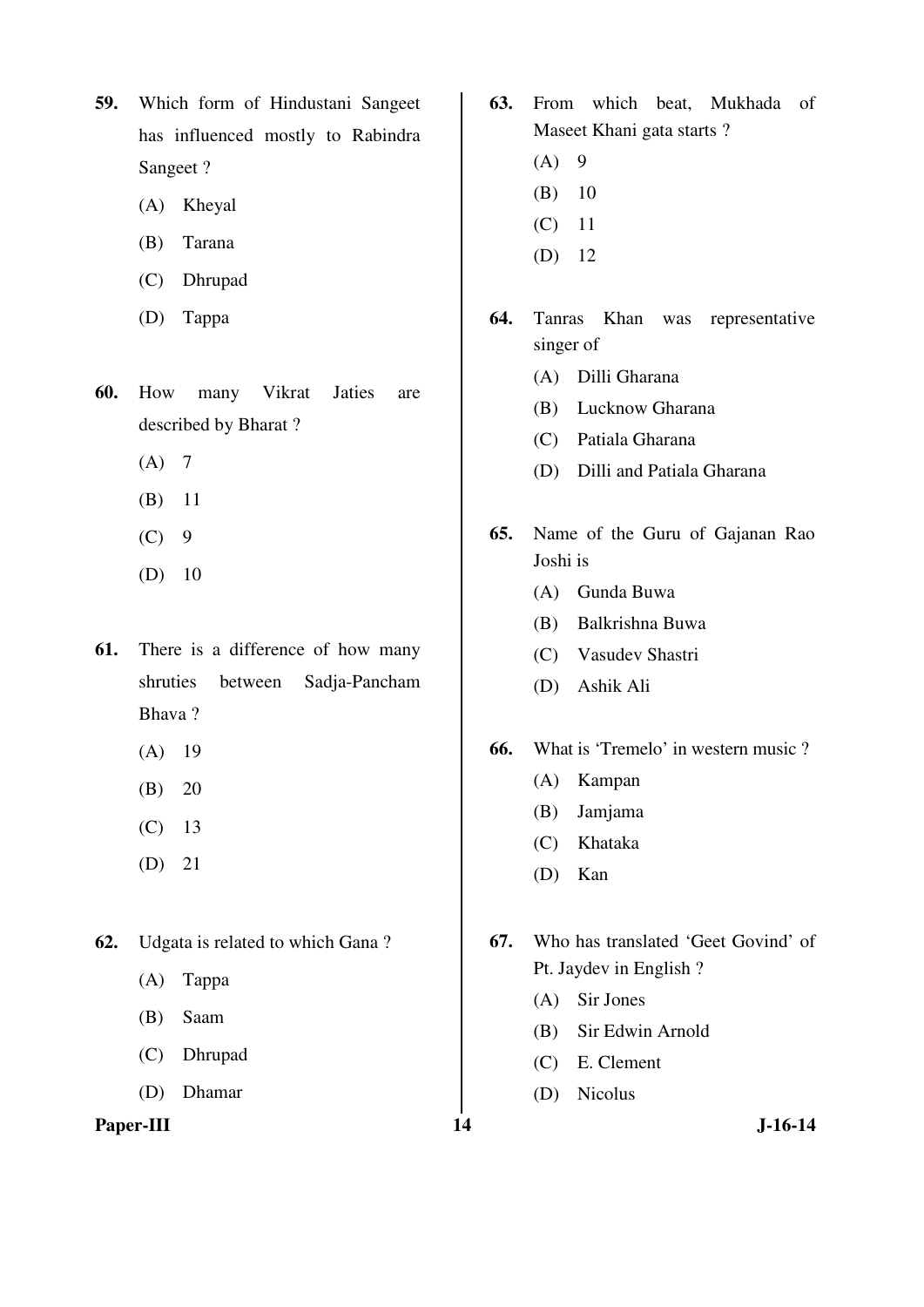**J-16-14 15 Paper-III** 59. हिन्दुस्तानी संगीत की कौन सी विधा ने रबिन्द्र संगीत को सर्वाधिक प्रभावित किया है ?  $(A)$  ख्याल  $(B)$  तराना (C) ध्रुपद  $(D)$  टप्पा **60.** भरत के द्वारा कितनी विकृत जातियों का वर्णन हुआ है ?  $(A) 7$  (B) 11  $(C)$  9  $(D)$  10 61. षड्ज-पंचम भाव के बीच कितनी श्रुतियों का अन्तर है ? (A) 19  $(B) 20$  (C) 13 (D) 21 **62.** 'उदगाता' किस गान से सम्बद्ध है ?  $(A)$  टप्पा  $(B)$  साम (C) ध्रुपद  $(D)$  धमार 63. मसीतखानी गत का मुखड़ा किस मात्रा से आरम्भ होता है ?  $(A) 9$  (B) 10 (C) 11 (D) 12 **64.** तानरस खाँ प्रतिनिधि गायक थे  $(A)$  दिल्ली घराना के (B) लखनऊ घराना के  $(C)$  पटियाला घराना के (D) दिल्ली तथा पटियाला घराना के **65.** मजानन राव जोशी के गुरु का नाम है  $(A)$  गुंडु बुवा  $(B)$  बालकृष्ण बुवा (C) वासुदेव शास्त्री (D) आशिक अली 66. पाश्चात्य संगीत में 'ट्रेमेलो' क्या है ?  $(A)$  कम्पन  $(B)$  जमज़मा (C) खटका  $(D)$  कण **67.** पं. जयदेव के गीत-गोविन्द का अंग्रेजी अनुवाद किसने किया है ?  $(A)$  सर जोन्स (B) सर एडविन अर्नाल्ड (C) ई. क्लेमेन्ट (D) निकोलस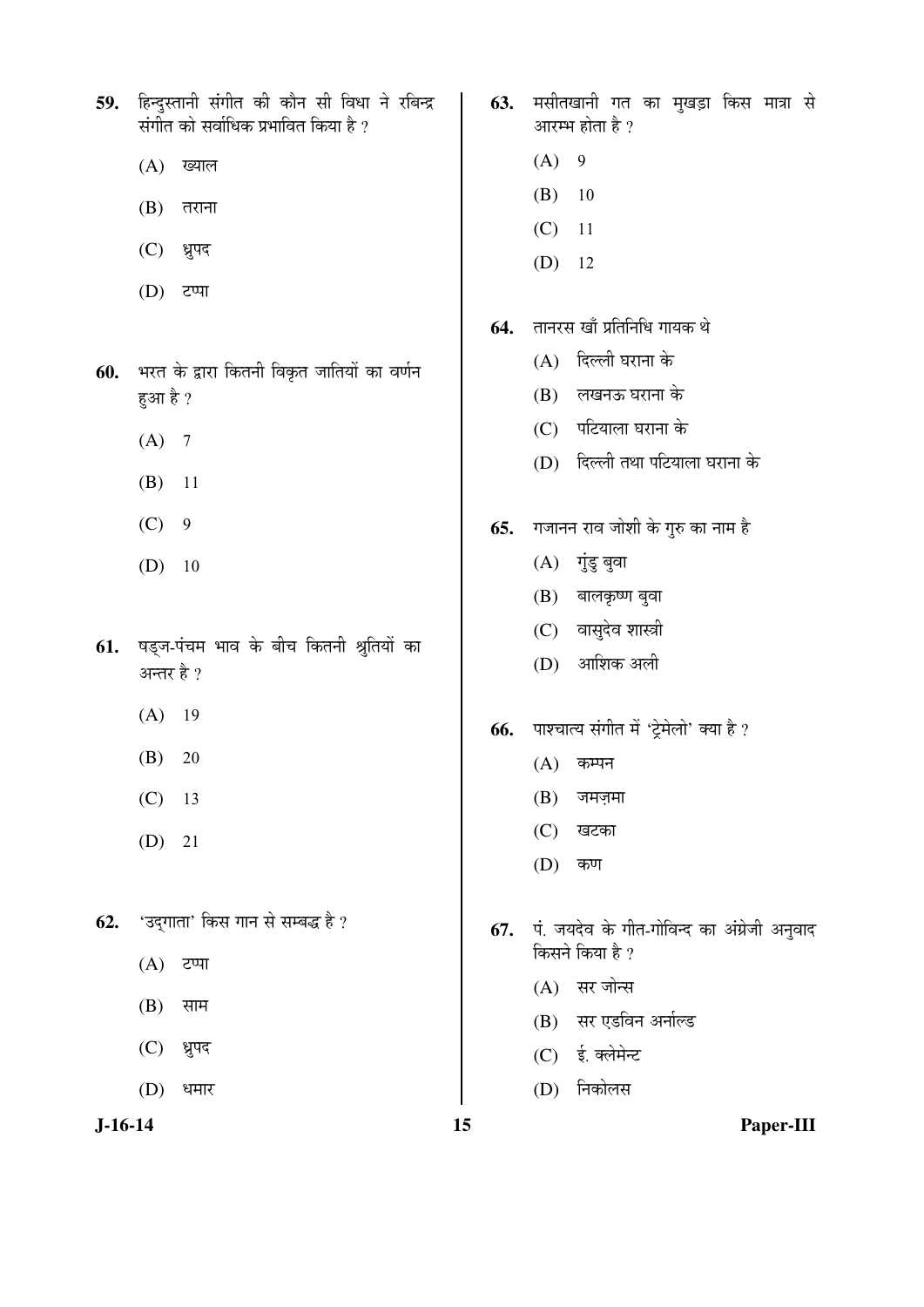- **68.** Nagswaram of Karnatak is equivalent to which instrument of North India ?
	- (A) Bansuri
	- (B) Shahanai
	- (C) Harmonium
	- (D) Sarangi
- **69.** Pratihar is a type of which song ?
	- (A) Dhruvapad
	- (B) Dhruvageet
	- (C) Samgeet
	- (D) Khayal
- **70.** Material concerned with music is available in which chapter of Vayu Purana ?
	- (A) 86 and 87
	- (B) 81 and 82
	- (C) 80 and 81
	- (D) 70 and 71
- **71.** Allahazilai Bai has been the vocalist of which state ?
	- (A) Uttar Pradesh
	- (B) Rajasthan
	- (C) Bengal
	- (D) Maharashtra

Paper-III **16** J-16-14

- **72.** Hindolam Raga of South India is equivalent to which Raga of North India ?
	- (A) Bhupali
	- (B) Malkaus
	- (C) Durga
	- (D) Vasantmukhari
- **73.** "The Musical Modes of Hindus" has been written by
	- (A) G.H. Ranade
	- (B) R.C. Mehta
	- (C) P. Sambamurty
	- (D) Sir Jones

### **74.** Who wrote Laya Prashna Pothi' ?

- (A) Aban A. Mistry
- (B) Purushottam Das
- (C) Pundarik Vitthal
- (D) Kudau Singh
- **75.** 'Lalanpiya' is related to
	- (A) Thumri
	- (B) Tarana
	- (C) Dhrupad
	- (D) Tappa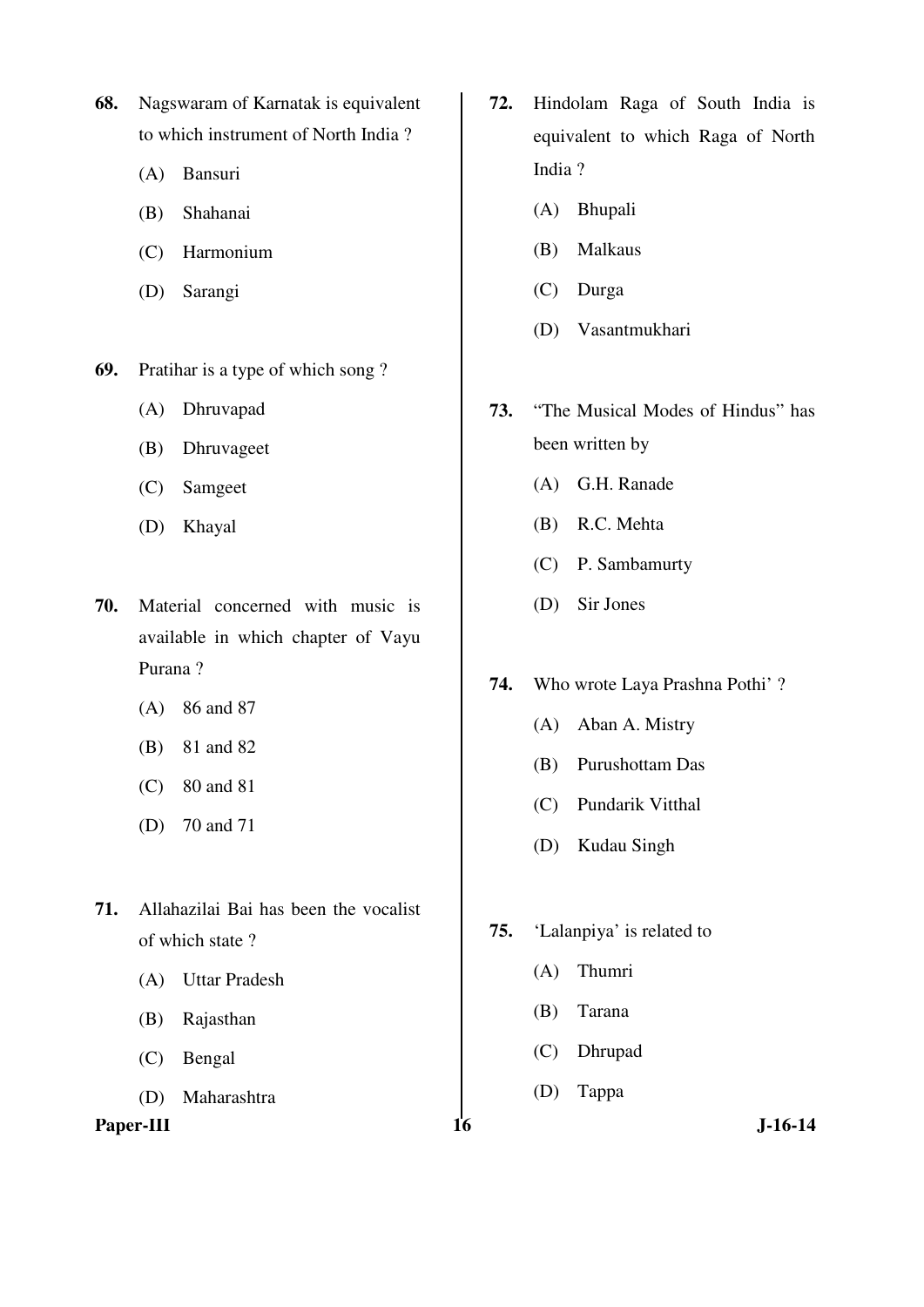- 68. कर्नाटक संगीत का नागस्वरम् उत्तर भारत के किस वाद्य के समकक्ष है ?
	- $(A)$  बांसुरी
	- $(B)$  शहनाई
	- $(C)$  हार्मोनियम
	- (D) सारंगी
- **69.** प्रतिहार किस गीत का प्रकार है ?
	- $(A)$  ध्रुवपद
	- $(B)$  ध्रुवागीत
	- $(C)$  सामगीत
	- (D) ख्याल
- 70. वायुपुराण के किन अध्यायों में संगीत विषयक सामग्री मिलती है ?
	- $(A)$  86 और 87
	- (B) 81 और 82
	- (C) 80 और 81
	- (D) 70 और 71
- 71. अल्लाहजिलाई बाई किस प्रदेश की गायिका रही $\gamma$ 
	- $(A)$  उत्तर प्रदेश
	- $(B)$  राजस्थान
	- $(C)$  बंगाल
	- $(D)$  महाराष्ट्र
- 72. दक्षिण भारतीय संगीत का हिन्दोलम राग उत्तर भारत के किस राग के समकक्ष है ?
	- $(A)$  भूपाली
	- (B) मालकौंस
	- $(C)$  दुर्गा
	- (D) बसन्तमुखारी
- **73.** 'द म्यूज़िकल मोड्स ऑफ हिन्दूज़' \_\_\_\_\_\_\_ के द्वारा लिखी गई है ।
	- $(A)$  जी.एच. रानाडे
	- (B) आर.सी. मेहता
	- $(C)$  पी. सम्बामूर्ति
	- (D) सर जोन्स
- 74. 'लय-प्रश्न पोथी' की रचना किसने की ?
	- $(A)$  अबान-ए-मिस्त्री
	- (B) पुरुषोत्तम दास
	- (C) पुण्डरीक विद्वल
	- (D) कुदऊसिंह
- 75. 'ललनपिया' सम्बन्धित है
	- $(A)$  दूमरी से
	- $(B)$  तराना से
	- (C) ध्रुपद से
	- (D) टप्पा से

**J-16-14 17 Paper-III**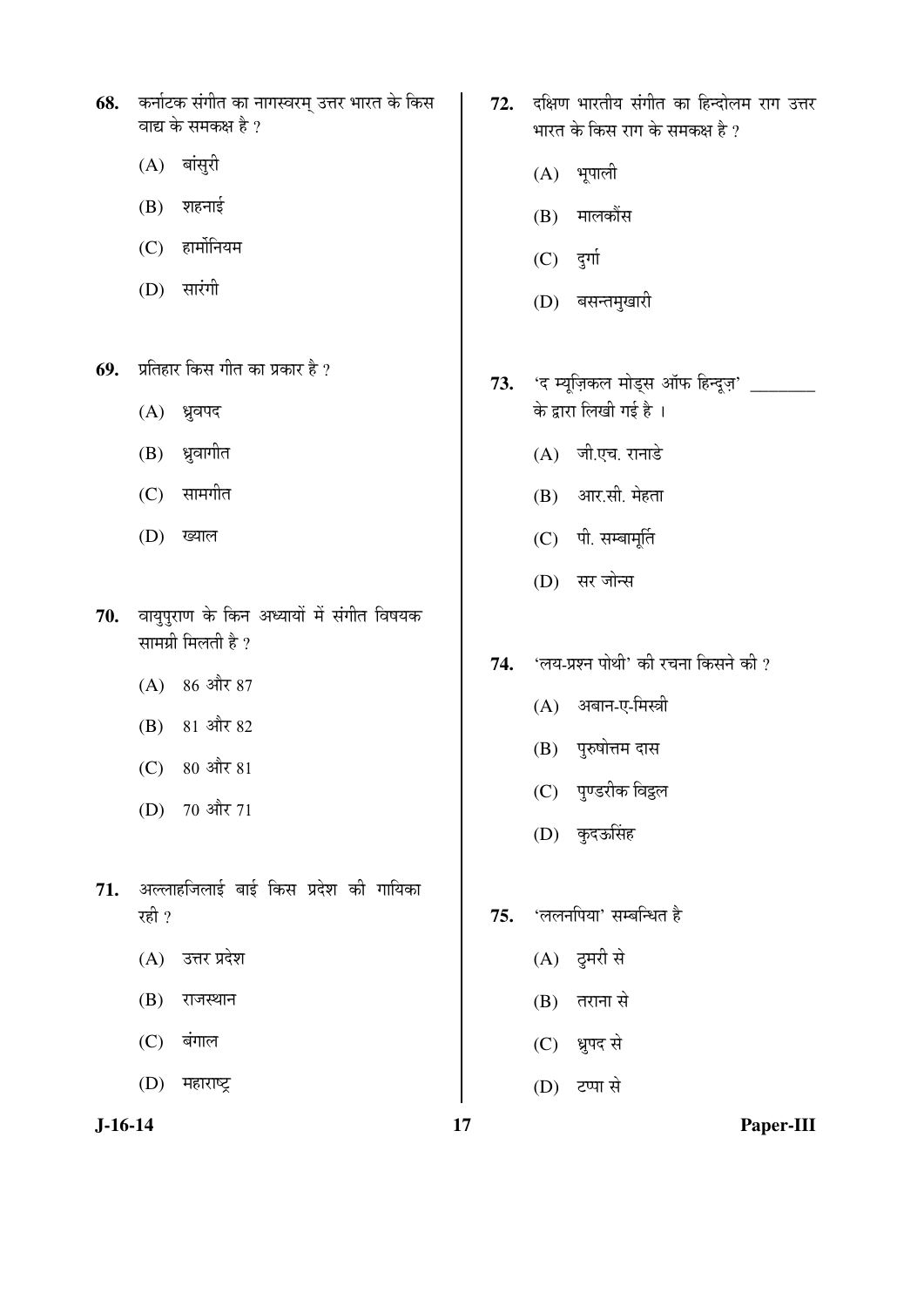## **PART – III Karnatik Music**

- **51.** Kathakali music is based on
	- (A) Sopana Sangeetām
	- (B) Abhinaya Sangeetām
	- (C) Marga Sangeetām
	- (D) Karnatic Music
- **52.** Dundubhi is an ancient
	- (A) Harp
	- (B) Wind instrument
	- (C) Bell
	- (D) Drum
- **53.** Total number of melas in one chakra
	- is
	- $(A)$  5
	- (B) 12
	- $(C) 6$
	- (D) None of the above
- **54.** Number of aksharakalas in Misra Ata is
	- (A) 18 (B) 19
	- (C) 22 (D) 16
- **55.** Ullasita Gamaka is a
	- (A) Jāru
	- (B) Variety of Kampita
	- (C) Swing of notes
	- (D) Janta Svara Prayoga
- **56.** Composer who composed in Manipravalam
	- (A) Andal
	- (B) Narayana Tirthar
	- (C) Swati Thirunal
	- (D) Syama Shastri
- **57.** Sangeeta Kalpadrumam authored by
	- (A) Attoor Krishna Pisharti
	- (B) Subbarama Dikshitar
	- (C) Damodara Misra
	- (D) Muthaiah Bhagavatar

#### Paper-III 18 J-16-14

- **58.** Match the followings :
	- a. Kudimiyamalai inscription **Thiruvaroor** 
		- b. Bhagavata Mela ii. Suchindram Natakam
		- c. Trinity iii. Pudukottai
		- d. Musical stone pillar iv. Melattur

## **Codes :**

|     | a       | b.             | $\mathbf{c}$            | d            |
|-----|---------|----------------|-------------------------|--------------|
|     |         | $(A)$ iv iii   | $\overline{\mathbf{u}}$ | $\mathbf{i}$ |
|     |         | $(B)$ iii iv   | $\mathbf{i}$            | ii           |
|     |         | $(C)$ ii iii i |                         | iv           |
| (D) | $i$ iii |                | ii                      | iv           |

- **59.** Parameshwara Bhagawatar adorned the court of
	- (A) Kartika Thirunal
	- (B) Raja Raja Chola
	- (C) Swati Thirunal
	- (D) Tulaja
- **60.** Assertion and Reasoning :
	- **Assertion (A) :** A professional musician has to make several compromises to make a good living.
	- **Reason (R) :** It is not essential for a musician to create the right taste for music in the listeners.
	- (A) (A) is true  $(R)$  is false.
	- (B) (A) is false  $(R)$  is false.
	- (C) (R) is true (A) is false.
	- (D) (A) is true  $(R)$  is true.

### **61.** Sequence correctly :

- (A) Dhruva, Rupakālāpti, Tevaram, Tillana
- (B) Dhruva, Tevaram, Rupakālāpti, Tillana
- (C) Tevaram, Rupakālāpti, Dhruva, Tillana
- (D) Tevaram, Dhruva, Tillana, Rupakālāpti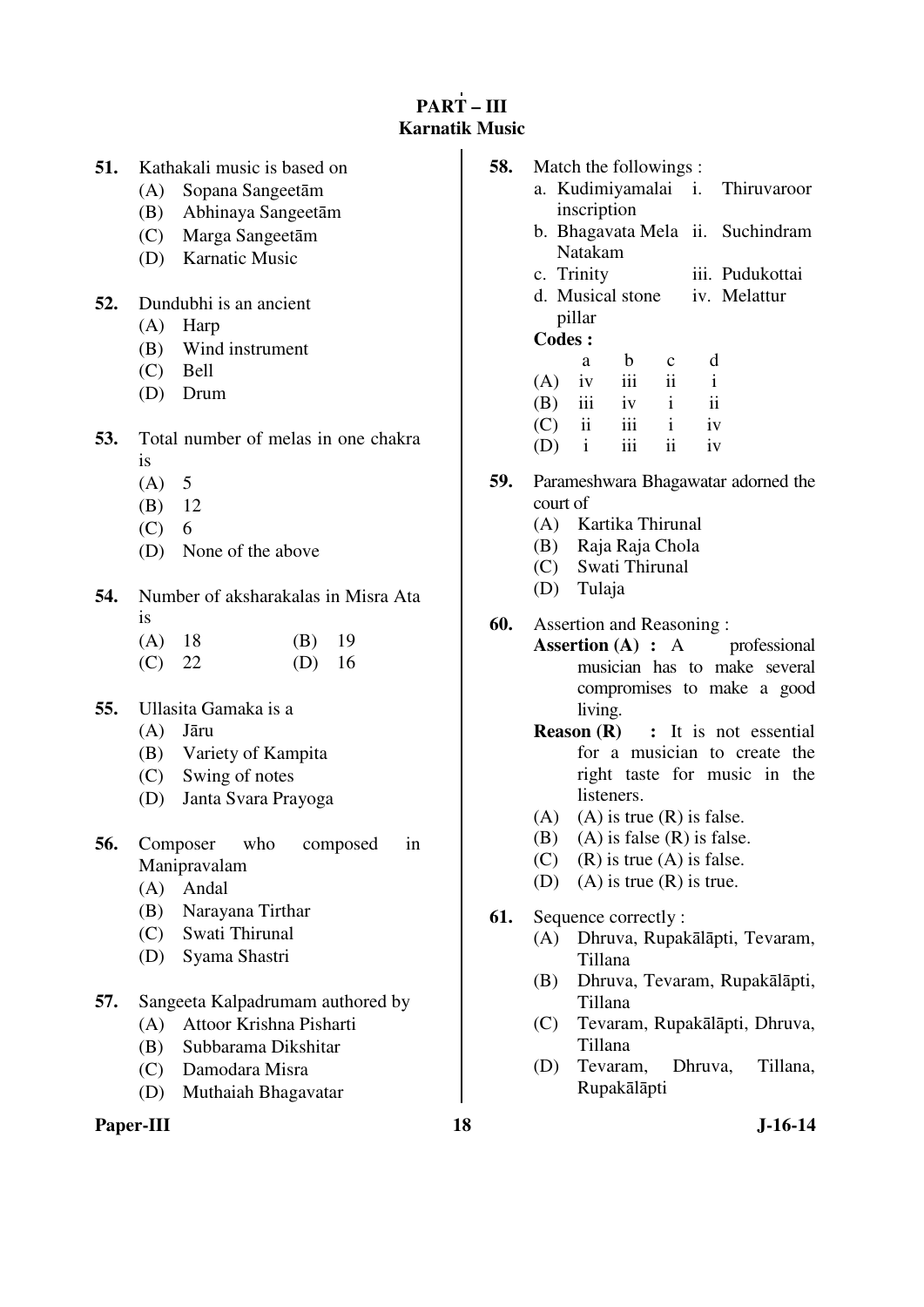³ÖÖÝÖ **– III**  कर्नाटक संग<mark>ी</mark>त

| 51.       | कथकली संगीत किस पर आधारित है ?          | 58. | निम्नलिखित को सुमेलित कीजिए :                       |
|-----------|-----------------------------------------|-----|-----------------------------------------------------|
|           | सोपान संगीतम<br>(A)                     |     |                                                     |
|           | (B) अभिनय संगीतम                        |     | कुडिमियामलाई i. तिरुवायूर<br>a.<br>शिलालेख          |
|           | (C) मार्ग संगीतम                        |     |                                                     |
|           | (D) कर्नाटिक संगीत                      |     | भागवत मेल नाटकम   ii.   सुचिन्द्रम<br>$\mathbf b$ . |
| 52.       | दुंदुभि एक प्राचीन                      |     | iii. पुडुकोटै<br>c. त्रिमूर्ति                      |
|           | $(A)$ हार्प है।                         |     | संगीत-स्तंभ<br>iv. मेलात्तुर<br>d.                  |
|           | $(B)$ वाद्य यंत्र है ।                  |     | कूट :                                               |
|           | $(C)$ मणि है।                           |     | d<br>$\mathbf b$<br>$\mathbf{C}$<br>a               |
|           | (D) अवनद्ध वाद्य है ।                   |     | iii<br>$\mathbf{ii}$<br>(A)<br>iv<br>$\mathbf{i}$   |
|           |                                         |     | $\mathbf{ii}$<br>(B)<br>iii<br>iv<br>$\mathbf{i}$   |
| 53.       | चक्र में मेल की कुल संख्या होती है      |     | iii<br>ii<br>(C)<br>$\mathbf{i}$<br>iv              |
|           | $(A)$ 5                                 |     | iii<br>$\ddot{\rm ii}$<br>$\mathbf{i}$<br>(D)<br>iv |
|           | $(B)$ 12                                |     |                                                     |
|           | $(C)$ 6                                 | 59. | परमेश्वर भागवतर ने किसके दरबार को                   |
|           | (D) उपर्युक्त में से कोई नहीं           |     | सुशोभित किया ?                                      |
| 54.       | मिश्र अट में अक्षरकालों की संख्या हैं : |     | $(A)$ कार्तिक तिरुनाल $(B)$ राजा राज चोला           |
|           | (B)<br>$(A)$ 18<br>19                   |     | स्वाति तिरुनाल<br>(C)<br>(D)<br>तुलजा               |
|           | $(C)$ 22<br>(D)<br>16                   |     |                                                     |
|           |                                         | 60. | अभिकथन और तर्क :                                    |
| 55.       | उल्लसित गमक एक                          |     | <b>अभिकथन (A)</b> : एक व्यावसायिक संगीतज्ञ को       |
|           | $(A)$ जारु है।                          |     | उत्तम जीवन-यापन के लिए अनेक                         |
|           | (B) कम्पित का प्रकार है।                |     | समझौते करने पड़ते हैं ।                             |
|           | (C) स्वरों का झूलन                      |     | तर्क (R) : श्रोताओं में संगीत के लिए सही रुचि       |
|           | (D) जण्ट स्वर प्रयोग                    |     | उत्पन्न करना संगीतज्ञ के लिए अनिवार्य               |
| 56.       | रचनाकार जिसकी रचनाएँ मणिप्रवाल में      |     | नहीं है ।                                           |
|           | सम्मिलित की गई हैं                      |     | (A) सही है (R) गलत है ।<br>(A)                      |
|           | (A)<br>अण्डाल                           |     | $(A)$ गलत है $(R)$ गलत है ।<br>(B)                  |
|           | नारायण तीर्थर<br>(B)                    |     | (R) सही है (A) गलत है।<br>(C)                       |
|           | स्वाति तिरुनाल<br>(C)                   |     | (A) सही है (R) सही है ।<br>(D)                      |
|           | श्यामा शास्त्री<br>(D)                  |     |                                                     |
|           |                                         | 61. | सही क्रम पहचानिए :                                  |
| 57.       | संगीत कल्पद्रुम का लेखक कौन है ?        |     | ध्रुव, रूपकालाप्ति, तेवारम, तिल्लाना<br>(A)         |
|           | आट्टर कृष्ण पिशारती<br>(A)              |     | ध्रुव, तेवारम, रूपकालाप्ति, तिल्लाना<br>(B)         |
|           | सुब्बराम दीक्षितर<br>(B)                |     | तेवारम, रूपकालाप्ति, ध्रुव, तिल्लाना<br>(C)         |
|           | दामोदर मिश्र<br>(C)<br>मुतैया भागवतर    |     | तेवारम, ध्रुव, तिल्लाना, रूपकालाप्ति<br>(D)         |
|           | (D)                                     |     |                                                     |
| $J-16-14$ |                                         | 19  | Paper-III                                           |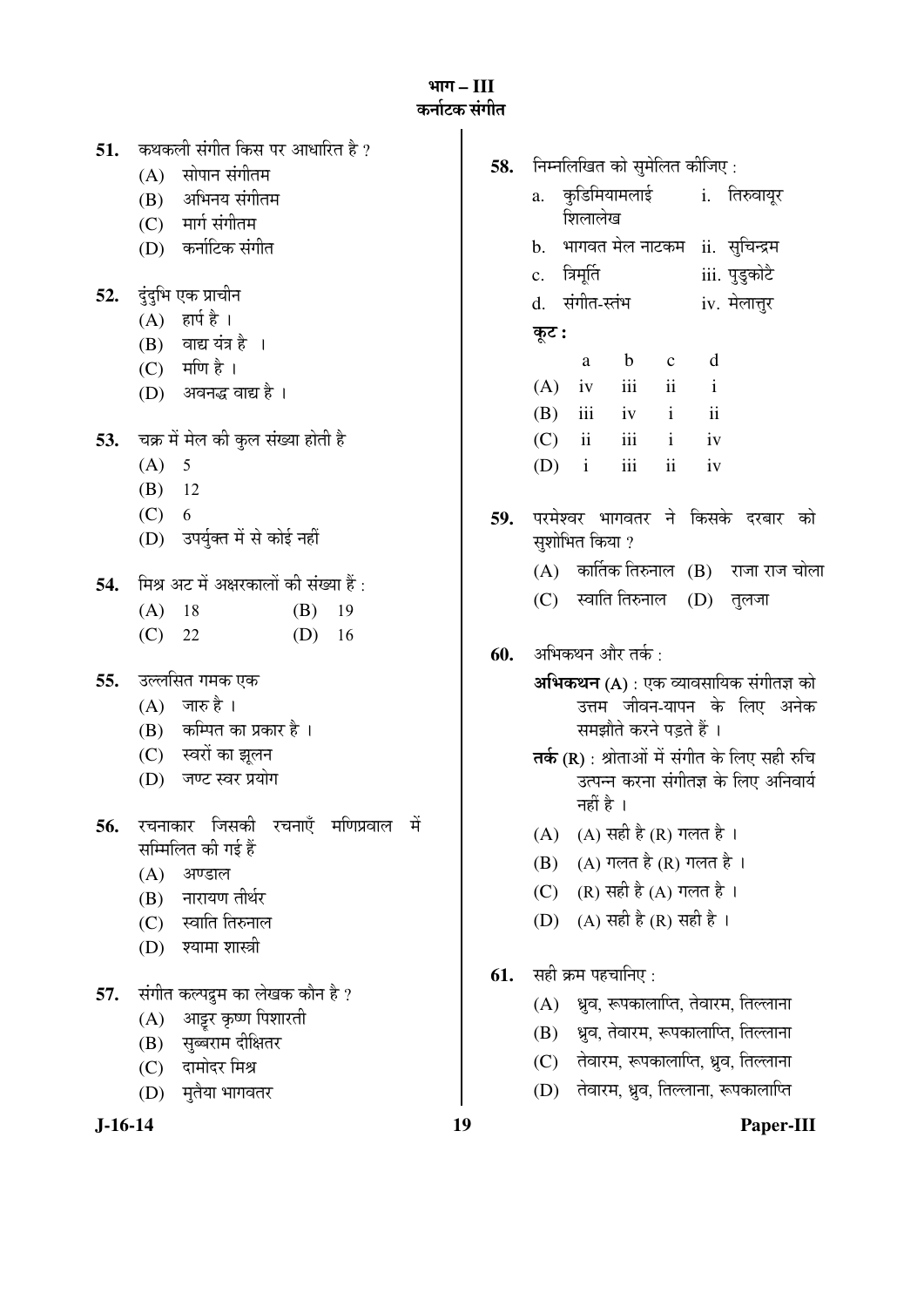**62.** Sequence correctly :

| (A) Ramamatya, | Dattilam,   |
|----------------|-------------|
| Muttaiah       | Bhagavatar, |
| Venkatamakhi   |             |

- (B) Dattilam, Ramamatya, Muttaiah Bhagavatar, Venkatamakhi
- (C) Ramamatya, Dattilam, Venkatamakhi, Muttaiah Bhagavatar

- (D) Dattilam, Ramamatya, Venkatamakhi, Muttaiah Bhagavatar
- **63.** Assertion and Reasoning :
	- **Assertion (A) :** Music plays a vital role in making the world a happy home for humanity.
	- **Reason (R) :** Commercialisation has been a deterant to the growth of soulful music
	- $(A)$  (A) is true  $(R)$  is false.
	- (B) Both (A) and (R) is true.
	- (C) Both (A) and (R) is false.
	- (D) (R) is true (A) is false.
- **64.** The Tanjore Quatrat
	- (A) Somanatha (B) Somayya
	- (C) Sivanandam (D) Sadasivam
- **65.** A Geya Charitram
	- (A) Krishnattam
	- (B) Ramanatakam
	- (C) Yakshagana
	- (D) Mohiniattam
- **66.** Ragam Tanam Pallavi composed in Simhanandana tala
	- (A) Madurai Mani Iyer
	- (B) Maha Vaidya Nath Iyer
	- (C) Mysore Sadasiva Rao
	- (D) Shatkala Govinda Marar
- **67.** Nirupanams form an important part of
	- (A) Nritya Nataka
	- (B) Geya Nataka
	- (C) Kalakshepams
	- (D) Navasandhi Natanam

### Paper-III 20 J-16-14

**68.** Non rhythmical music

- (A) Sloka
- (B) Viruttam
- (C) Padyam
- (D) All the above
- **69.** Composer of Kalahastisa Pancharatna
	- (A) Vina Kupayyar
	- (B) Tyagaraja
	- (C) Syama Shastri
	- (D) Dikshitar
- **70.** Which is not a Samudaya Kriti ?
	- (A) Pancharatnas
	- (B) Navavarnams
	- (C) Divyanama Kirtana
	- (D) Navaratri Kritis
- **71.** Mudra of Patnam Subramanya Iyer
	- (A) Venkata
	- (B) Venkatesa
	- (C) Kumara
	- (D) Guha dasa
- **72.** Raga with same svaras as found in Manirang ?
	- (A) Pushpa lalika
	- (B) Madhyamavati
	- (C) Brindavani Saranga
	- (D) Karnataka Sudha Saveri
- **73.** Mela with svaras ra, gu, mi, pa, dhi, ni
	- (A) Ramapriya
	- (B) Kamavardhini
	- (C) Gamanasrama
	- (D) Hemavati
- **74.** Total No. of Adhyāyis found in Sangeeta Ratnakara
	- (A) 5 (B) 6 (C) 8 (D) 7
	- $(C)$  8
- **75.** Composer of Kavadi Chindus
	- (A) Annamalai Reddiar
	- (B) Sabhapati Iyer
	- (C) Anaya
	- (D) Arunachala Kavirayar
-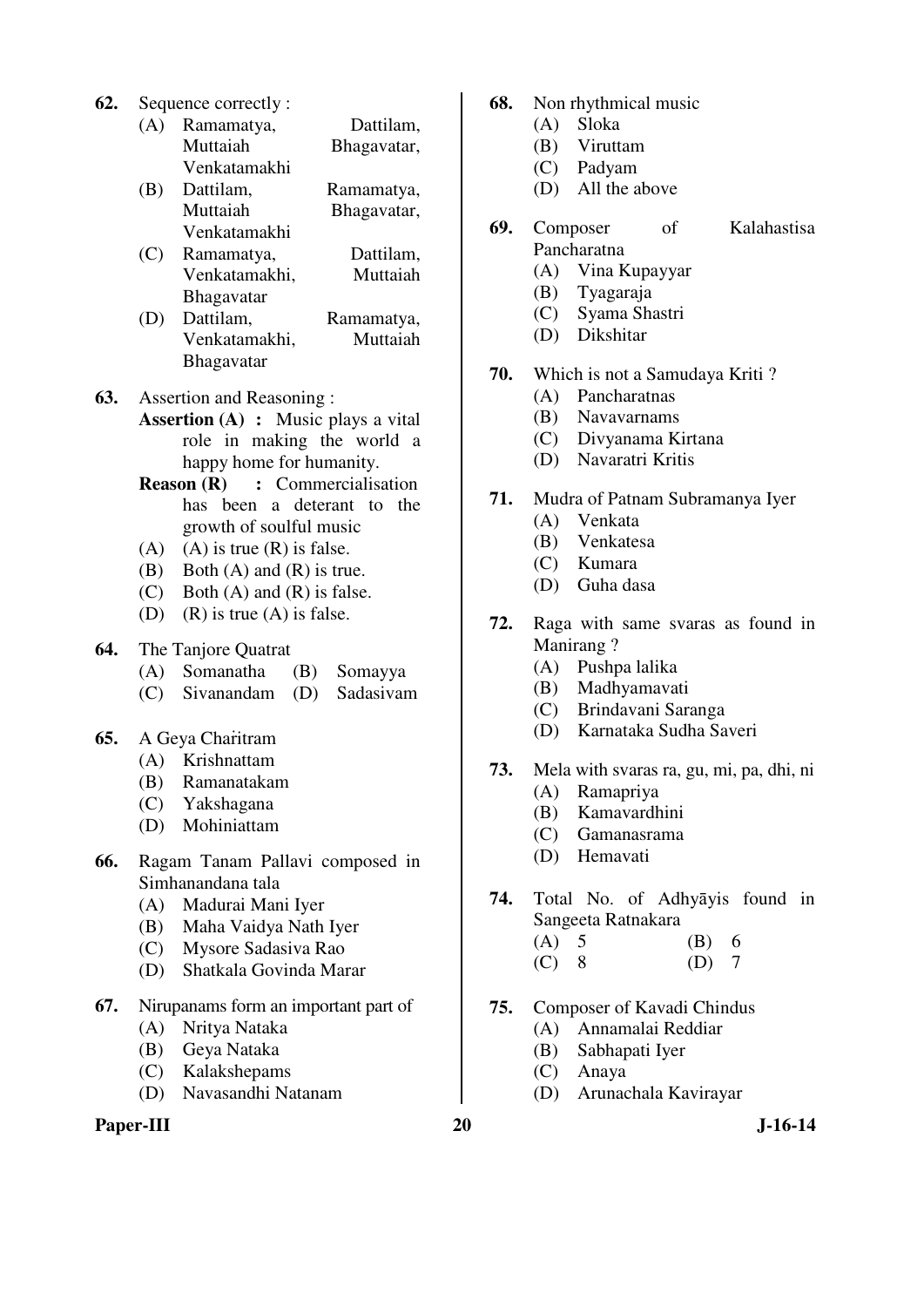- **62.** सही क्रम पहचानिए :
	- $(A)$  रामामात्य, दत्तिलम, मृतैया भागवतर, वेंकटमखी
	- (B) दत्तिलम, रामामात्य, मुतैया भागवतर, वेंकटमखी
	- (C) रामामात्य, दत्तिलम, वैंकटमखी, मृतैया भागवतर
	- (D) दत्तिलम, रामामात्य, वैंकटमखी, मुतैया भागवतर
- **63.** अभिकथन और तर्क :
	- $\mathbf{M}\mathbf{\hat{H}}$ कथन (A) : इस दुनिया को मानवता के लिए एक सुखी निवासस्थान बनाने में संगीत अहम भूमिका निभाती है ।
	- $\overline{\mathsf{a}}$ र्क (R) : मन को छूने वाले संगीत के विकास में व्यापारीकरण बाधक बनता रहता है।
	- (A)  $(A)$  सही है (R) गलत है।
	- $(B)$   $(A)$  और  $(R)$  दोनों सही हैं ।
	- (C)  $(A)$  और  $(R)$  दोनों गलत हैं।
	- (D)  $(A)$  सही है (R) गलत है।
- 64. निम्नलिखित में से कौन एक तंजौर क्वाटेट के अंतर्गत है $2$ 
	- (A) सोमनाथ (B) सोमैय्या
	- (C) शिवानन्दम (D) सदाशिवम्
- **65.** एक गेय चरितम

| (A) कृष्णाट्टम | (B) रामनाटकम    |
|----------------|-----------------|
| (C) यक्षगान    | (D) मोहिनीअट्टम |

- **66.** सिंहानन्द ताल में 'रागम तालम पल्लवी' की रचना किसने की है ?
	- (A) मदुरई मणि अय्यर
	- (B) महावैद्यनाथ अय्यर
	- (C) मैसूर सदा शिव राव
	- (D) शटकाल गोविन्द मारार
- **67.** निरूपणम अंग इनमें से किसका एक अंग है ?
	- (A) नृत्य नाटक
	- (B) गेय नाटक
	- (C) कालक्षेपम
	- (D) नवसंधि नटनम
- 68. लय-विहीन संगीत
	- (A) श्लोक (B) विरुत्तम
	- (C) पद्यम (D) उपर्युक्त सभी
- **69.** कालहस्तीश पंचरत्न का रचयिता कौन है ?
	- $(A)$  वीणा कृपैथ्यर  $(B)$  त्यागराज
		- (C) श्यामा शास्त्री (D) दीक्षितर
- 70. निम्नलिखित में से कौन एक समुदाय कृति नहीं हे ?
	- $(A)$  पंचरत्न
	- $(B)$  नवावर्णम
	- (C) दिव्यनाम कीर्तन
	- (D) नवरात्रि कृतियाँ
- 71. पटनम सुब्रमण्य अय्यर की मुद्रा
	- (A) वेंकट (B) वेंकटेश
	- (C) कुमार (D) गृहदास
- 72. मणिरंग के स्वरों से मिलते जुलते स्वरों वाला राग
	- $(A)$  पृष्प ललिका
	- $(B)$  मध्यमावती
	- (C) वृन्दावनी सारंग
	- (D) कर्नाटक सुधा सवेरी
- **73.** ∑रा, गु, मि, पा, धि, नि स्वरों वाला मेल
	- $(A)$  रामप्रिया  $(B)$  कामवर्धिनी
	- $(C)$  गमनाश्रम  $(D)$  हेमवती
- 74. संगीत रत्नाकर में अध्यायों की कुल संख्या
	- (A) 5 (B) 6
	- $(C) 8$  (D) 7
- 75. कावडी चिण्ड का रचनाकार
	- $(A)$  अन्नामलाई रेड्डियार
	- $(B)$  सभापति अय्यर
	- $(C)$  अनया
	- (D) अरुणाचल कविरायर
-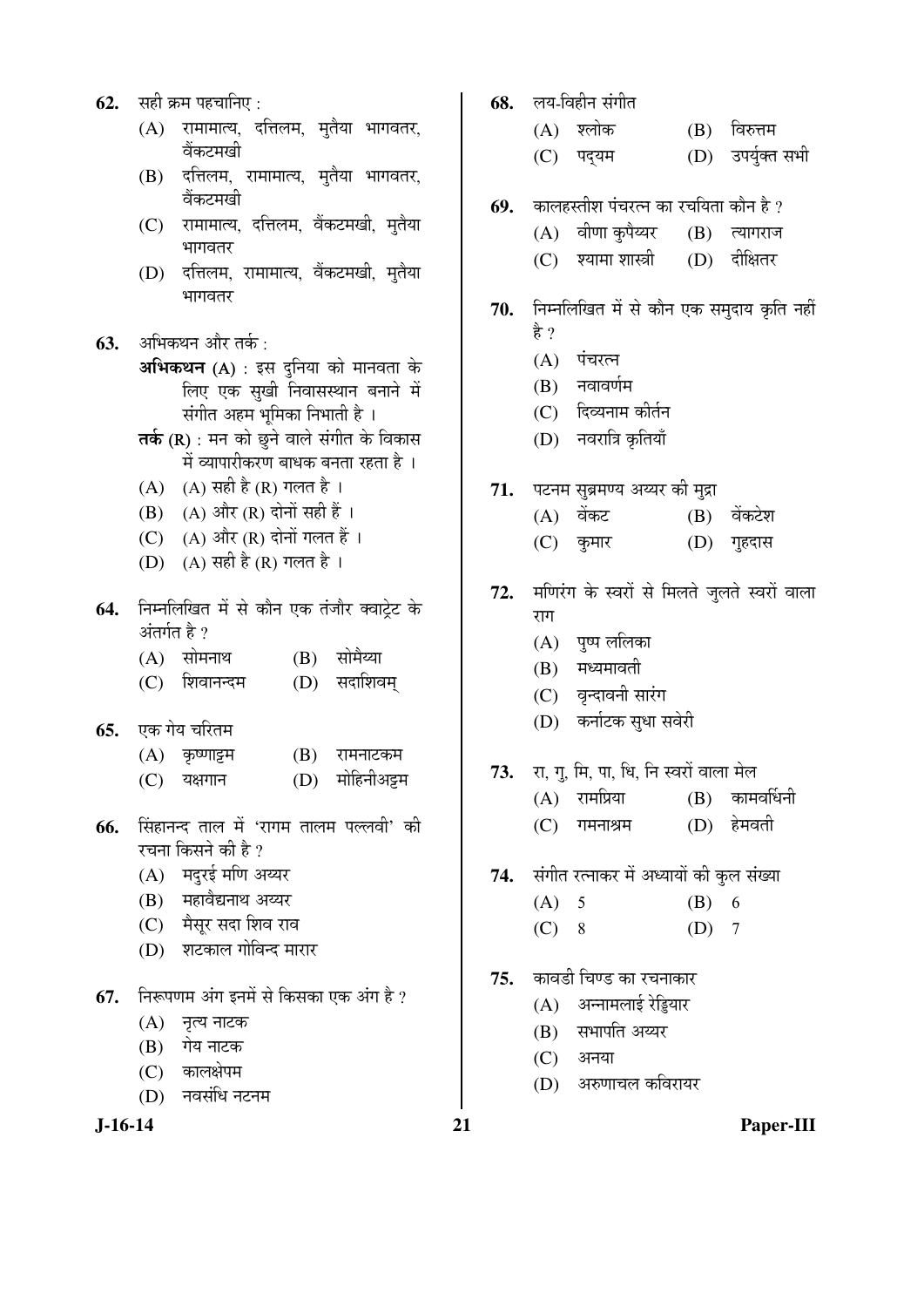## **PART – IV Rabindra Sangeet**

- **51.** Which song is not composed by Tagore in Raga Bhairavi ?
	- (A) Olo Soi, Olo Soi, Amar Ichha Kare….
	- (B) Ami Chanchalo He….
	- (C) O Je Mane Na Mana….
	- (D) Ebar Sakhi Sonar Mriga….
- **52.** Kanika Bandopadhya and Birendra Bandopadhya authored a book on Rabindra Sangeet is called
	- (A) Rabindra Sangeet Shiksha
	- (B) Rabindra Sangeet Parichay
	- (C) Rabindra Sangeet Bhumika
	- (D) Rabindra Sangeet Chinta
- **53.** Which song was composed by Tagore after the death of his father Maharshi Debendranath ?
	- (A) Hridayer E Kul O Kul Du Kul
	- (B) Timir Bibhavari Kate
	- (C) Amar Jabar Samay Holo
	- (D) Kon Alote
- **54.** Match List I and List II and select the correct combination from the code below :

### **List – I List – II**

- a. Sakhi Bohe Gelo i. Adana Bela
- b. Bani Taba Dhay ii. Kirtan
- c. Duare Dao More Rakhia iii. Puja
- d. Sarthak Janam Amar iv. Swadesh

#### **Codes :**

| $a \qquad$ |                    | b c d |  |
|------------|--------------------|-------|--|
|            | $(A)$ ii ii iii iv |       |  |
|            | $(B)$ ii iii iv i  |       |  |
|            | $(C)$ i iii ii iv  |       |  |
|            | $(D)$ iii ii iv i  |       |  |

### Paper-III 22 J-16-14

**55.** Match List – I with List – II and select the correct match from the code below :

# **List – I List – II**

- a. Deko Na Amare Dekona Pancham-Sohini
- b. Amar Sakal Dukher Pradeep ii. Sarang-Mallar-Kanada
- c. Chakshe Amar Trishna iii. Bhimpalashree-Multani
- d. Aji Dakhino Pawane iv. Yaman-Purbi

#### **Codes :**

|  | a b c d           |  |
|--|-------------------|--|
|  | $(A)$ i ii iii iv |  |
|  | $(B)$ i iii ii iv |  |
|  | $(C)$ iv iii ii i |  |
|  | (D) iii iv ii i   |  |

- **56.** The song 'Trishnar Shanti Sunder Kanti' is from which Dance-Drama of Tagore ?
	- (A) Kal Mrigaya
	- (B) Chitrangada
	- (C) Chandalika
	- (D) Shapmochan
- **57.** Which song was written by Tagore in accordance with a famous 'Marathi Pada' ?
	- (A) Shanti Mandir Punyo Angan
	- (B) Vishwa Vidyatirtha Prangan
	- (C) Vishwa Veena Rabe Vishwajan Mohiche
	- (D) Ami Tarei Jani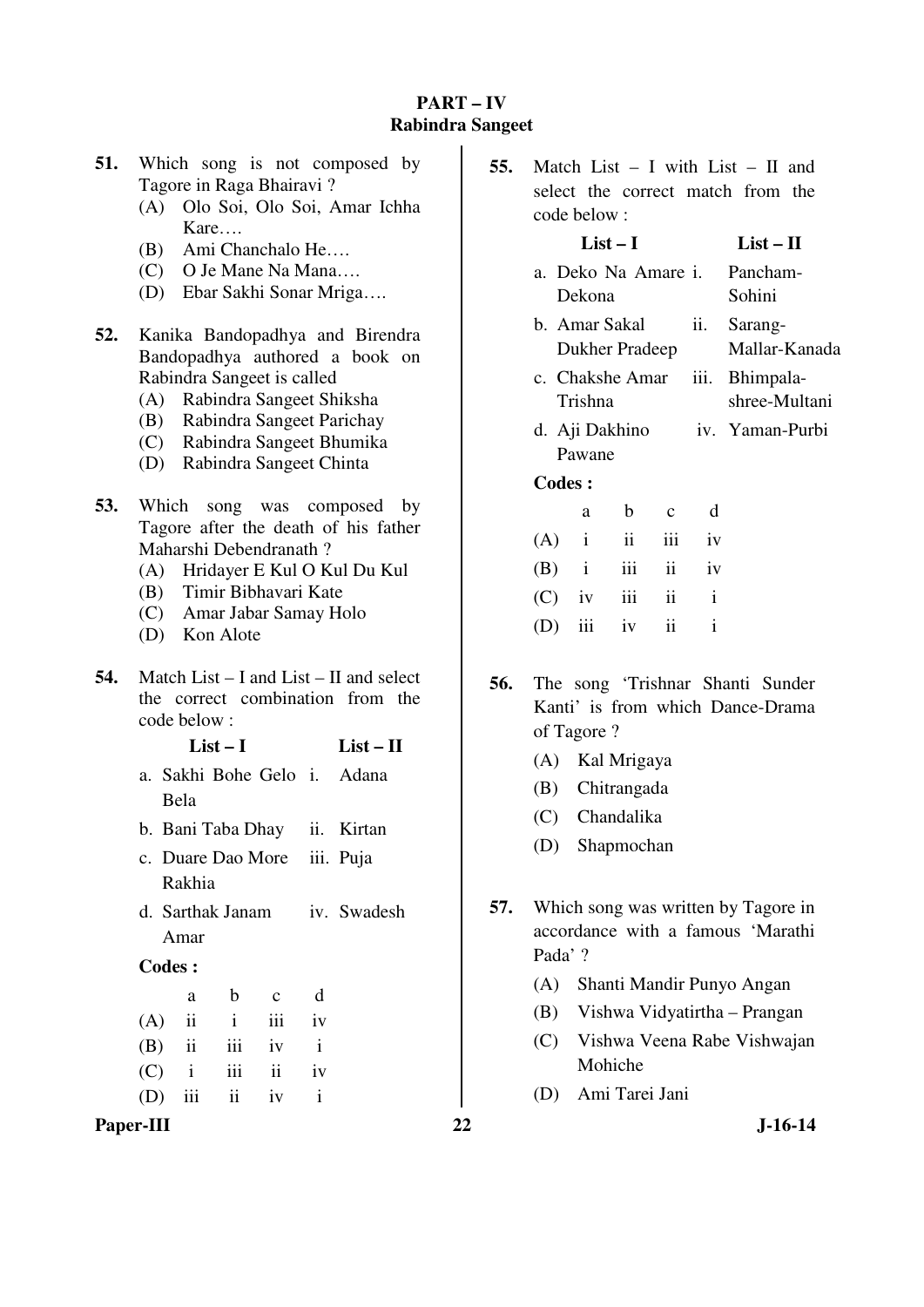³ÖÖÝÖ **– IV**  रवीन्द्र संगीत

| 51.       | टैगोर ने किस गान की रचना राग भैरवी में नहीं<br>की है ?                                                            | 55. |                |                           |                         |                             | सूची-1 को सूची-II से सुमेलित कीजिए और<br>नीचे दिए गए कूट से सही संयोजन चुनिए: |
|-----------|-------------------------------------------------------------------------------------------------------------------|-----|----------------|---------------------------|-------------------------|-----------------------------|-------------------------------------------------------------------------------|
|           | ओलो सोई, ओलो सोई, आमार इच्छा<br>(A)<br>करे…                                                                       |     |                |                           | सूची-I                  |                             | सूची-II                                                                       |
|           | आमि चंचलो हे<br>(B)                                                                                               |     | a.             |                           |                         |                             | देखो ना आमारे i. पंचम सोहिनी                                                  |
|           | ओ जे माने ना माना<br>(C)                                                                                          |     |                | देखोना                    |                         |                             |                                                                               |
|           | (D) एबार सखी सोनार मृग                                                                                            |     | $\mathbf{b}$ . | आमार सकल<br>दु:खेर प्रदीप |                         |                             | ii. सारंग-मल्हार<br>कनड                                                       |
| 52.       | कनिका बंदोपाध्याय और वीरेन्द्र बंदोपाध्याय ने<br>रवीन्द्र संगीत पर कौन सी पुस्तक लिखी है ?                        |     |                |                           |                         |                             | c. चक्षे आमार तृष्णा iii. भीमपलश्री-<br>मुलतानी                               |
|           | रवीन्द्र संगीत शिक्षा<br>(A)                                                                                      |     |                |                           |                         |                             | d. अजी दखिनो पवने iv. यमन-पूरबी                                               |
|           | रवीन्द्र संगीत परिचय<br>(B)                                                                                       |     | कूट :          |                           |                         |                             |                                                                               |
|           | (C) रवीन्द्र संगीत भूमिका                                                                                         |     |                |                           |                         |                             |                                                                               |
|           | रवीन्द्र संगीत चिन्ता<br>(D)                                                                                      |     |                | $\mathbf{a}$              | $\mathbf b$             | $\mathbf{C}$                | d                                                                             |
|           |                                                                                                                   |     | (A)            | $\mathbf{i}$              | $\overline{\mathbf{u}}$ | iii                         | iv                                                                            |
| 53.       | अपने पिता महर्षि देवेन्द्रनाथ की मृत्यु के बाद<br>टैगोर ने किस गान की रचना की थी ?                                |     | (B)            | $\mathbf{i}$              | iii                     | $\mathbf{ii}$               | iv                                                                            |
|           | हृदयेर ए कुल ओ कुल दू कुल<br>(A)                                                                                  |     | (C)            | iv                        | iii                     | $\mathbf{ii}$               | $\mathbf{i}$                                                                  |
|           | तिमिर विभावरी काटे<br>(B)                                                                                         |     | (D)            | iii                       | iv                      | $\mathbf{ii}$               | $\mathbf{i}$                                                                  |
|           | (C) आमार जाबार समय होलो                                                                                           |     |                |                           |                         |                             |                                                                               |
|           | कोन आलोते<br>(D)                                                                                                  | 56. |                | नृत्य-नाट्य से है ?       |                         |                             | 'तृष्णार शांति सुन्दर कान्ति' गान टैगोर के किस                                |
| 54.       | सूची-I को सूची-II से सुमेलित कीजिए और                                                                             |     | (A)            | कालमृगया                  |                         |                             |                                                                               |
|           | नीचे दिए गए कूट से सही संयोजन चुनिए:                                                                              |     | (B)            | चित्रांगदा                |                         |                             |                                                                               |
|           | सूची-1<br>सूची-II<br>सखी बहे गेलो बेला     i.<br>अडान                                                             |     |                | (C) चाण्डालिका            |                         |                             |                                                                               |
|           | a.<br>ii. कीर्तन<br>बानी तब धाये<br>$\mathbf b$ .                                                                 |     |                |                           |                         |                             |                                                                               |
|           | दुआरे दाओ मोरे<br>iii. पूजा<br>c.<br>राखिया                                                                       |     | (D)            | शापमोचन                   |                         |                             |                                                                               |
|           | सार्थक जनम आमार iv. स्वदेश<br>$\mathbf{d}$ .                                                                      | 57. |                |                           |                         |                             | टैगोर द्वारा कौन सा गान प्रसिद्ध 'मराठी पद' के                                |
|           | कूट :                                                                                                             |     |                | अनुसार लिखा गया था ?      |                         |                             |                                                                               |
|           | $\mathbf b$<br>d<br>$\mathbf{C}$<br>a                                                                             |     | (A)            |                           |                         | शांति मंदिर पुण्यो आंगन     |                                                                               |
|           | $\mathbf{ii}$<br>$\mathbf{i}$<br>iii<br>(A)<br>iv                                                                 |     | (B)            |                           |                         | विश्व विद्यातीर्थ - प्रांगण |                                                                               |
|           | (B)<br>$\overline{\mathbf{ii}}$<br>iii<br>$\mathbf{i}$<br>iv<br>iii<br>$\mathbf{ii}$<br>(C)<br>$\mathbf{i}$<br>iv |     | (C)            |                           |                         |                             | विश्व वीणा रबे विश्व जन मोहिछे                                                |
|           | ii<br>iii<br>iv<br>$\mathbf{i}$<br>(D)                                                                            |     | (D)            |                           | आमि तारेई जानी          |                             |                                                                               |
| $J-16-14$ | 23                                                                                                                |     |                |                           |                         |                             | Paper-III                                                                     |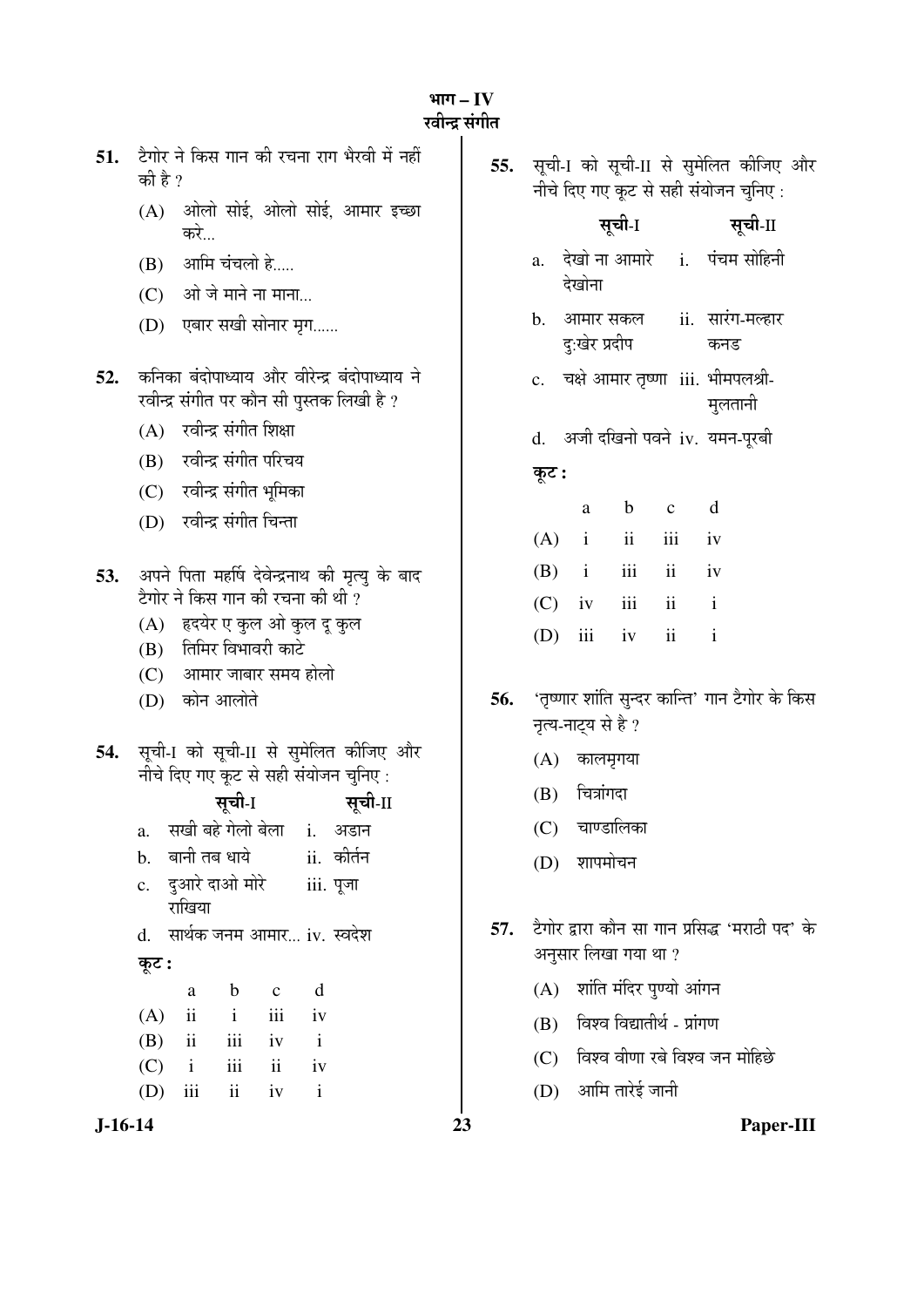- **58.** 'Eibela sabe mile chalo ho' song of 'Balmiki Pritibha' is based on which type of Hindustani classical song ?
	- (A) Desi
	- (B) Tribat
	- (C) Thumri
	- (D) Chaturang
- **59.** 'Baje Karun Sure…..' song is influenced by which regional tune ?
	- (A) Asamiya
	- (B) Punjabi
	- (C) Karnatic
	- (D) Marathi
- **60.** Which one was the pet name of famous Rabindra Sangeet artist Sahana Devi ?
	- (A) Runu
	- (B) Jhunu
	- (C) Amiya
	- (D) Kanak
- **61.** How many matras are in Rabindrak Tala 'Rupakda' ?
	- (A) 8
	- (B) 7
	- $(C)$  6
	- $(D)$  9
- **62.** The following songs are based on which tala ?
	- I. Ek mone tor Ek tarate ? II. Megh Boleche jabo jabo  $\gamma$

#### **Codes :**

### **I II**

|           | (A) Teental | Dadra      |
|-----------|-------------|------------|
|           | (B) Kaharwa | .lat       |
|           | (C) Rupakda | .lat       |
| $(D)$ Jat |             | <b>Jat</b> |

- **63** Who wrote 'Chhinna-Patravali' ?
	- (A) Jyotirindranath Tagore
	- (B) Satyendranath Tagore
	- (C) Rabindranath Tagore
	- (D) Sourindramohan Tagore
- **64.** Which song was composed by Rabindranath on the occassion of foundation day of Calcutta University ?
	- (A) Bandhu Raho Raho Sathe
	- (B) Hridi Mandiro Dware
	- (C) Hriday Amar Prakash Holo
	- (D) Subho Karma Pathe Dharo Nirbhayo Gaan
- **65.** 'Charan dhwani suni taba nath' song is based on which 'tala' ?
	- (A) Teora
	- (B) Ektal
	- (C) Jhaptal
	- (D) Jhampak
- Paper-III 24 J-16-14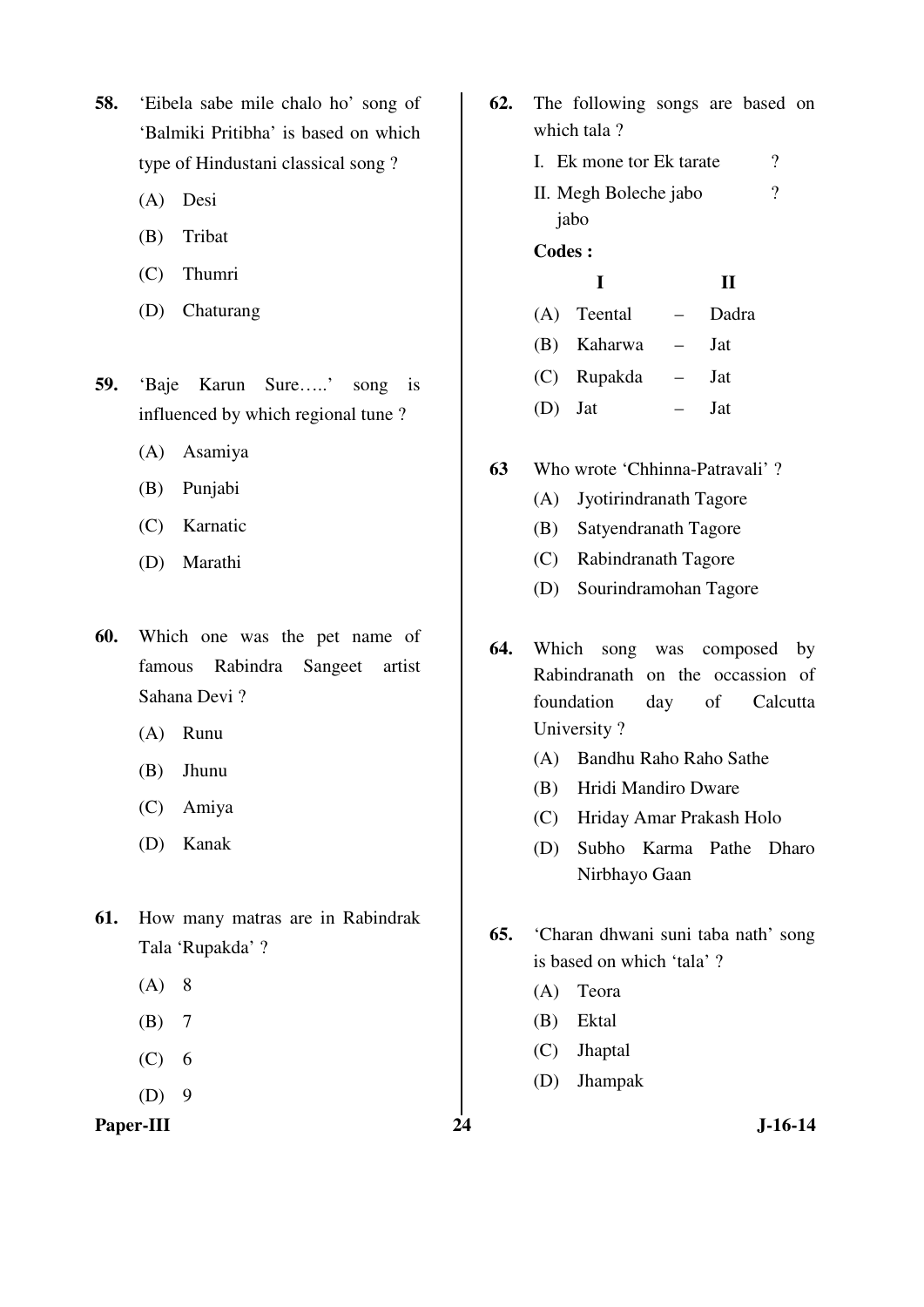58. 'बाल्मीकी प्रतिभा' का गान 'एईबेला सबे मिले चलो हो' किस प्रकार के हिंदुस्तानी शास्त्रीय गान पर आधारित है ?

- $(A)$  देसी
- $(B)$  त्रिबट
- (C) दूमरी
- (D) चतुरंग
- 59. 'बाजे करुण सुरे ......' गान किस क्षेत्रीय सुर से प्रभावित है ?
	- $(A)$  असमिया
	- $(B)$  पंजाबी
	- $(C)$  कर्नाटिक
	- $(D)$  मराठी
- 60. रवीन्द्र संगीत की प्रसिद्ध कलाकार सहाना देवी का प्यार का नाम क्या था  $\gamma$ 
	- $(A)$  रुनु
	- $(B)$  झुन्
	- (C) अमिय
	- $(D)$  कनक
- **61.** रवीन्द्रकृत ताल 'रूपकडा' में कितनी मात्राएँ होती हैं ?
	- $(A) 8$
	- (B) 7
	- $(C) 6$
	- $(D)$  9

- **62.** FET FED FOR THE FR FR FR FR FR FR FR FR 1990
	- I. एक मोने तोर एकतारा ?
	- $II$   $\vec{v}$  मेघ बोलेछे जाबो जाबो ।? कूट:
		- I II
	- $(A)$  तीनताल दादरा
	- $(B)$  कहरवा जत
	- $(C)$  रूपकडा जत
	- $(D)$  जत जत
- **63.** 'छिन्न पत्रावली' का लेखक कौन है ?
	- $(A)$  ज्योतिरिन्द्रनाथ टैगोर
	- (B) सत्येन्द्रनाथ टैगोर
	- (C) रवीन्द्रनाथ टैगोर
	- (D) सौरीन्द्रमोहन टैगोर
- 64. कलकत्ता विश्वविद्यालय के स्थापना-दिवस पर रवीन्द्रनाथ ने किस गान की रचना की थी ?
	- $(A)$  बंधु रहो रहो साथे
	- $(B)$  हृदि मंदिरो द्वारे
	- (C) हृदय आमार प्रकाश होलो
	- (D) शुभो कर्म पथे धरो निर्भयो गान
- **65.** 'चरण ध्वनि सुनी तब नाथ' गान किस ताल पर आधारित है ?
	- $(A)$  तेवरा
	- $(B)$  एकताल
	- $(C)$  झपताल
	- (D) झंपक

**J-16-14 25 Paper-III**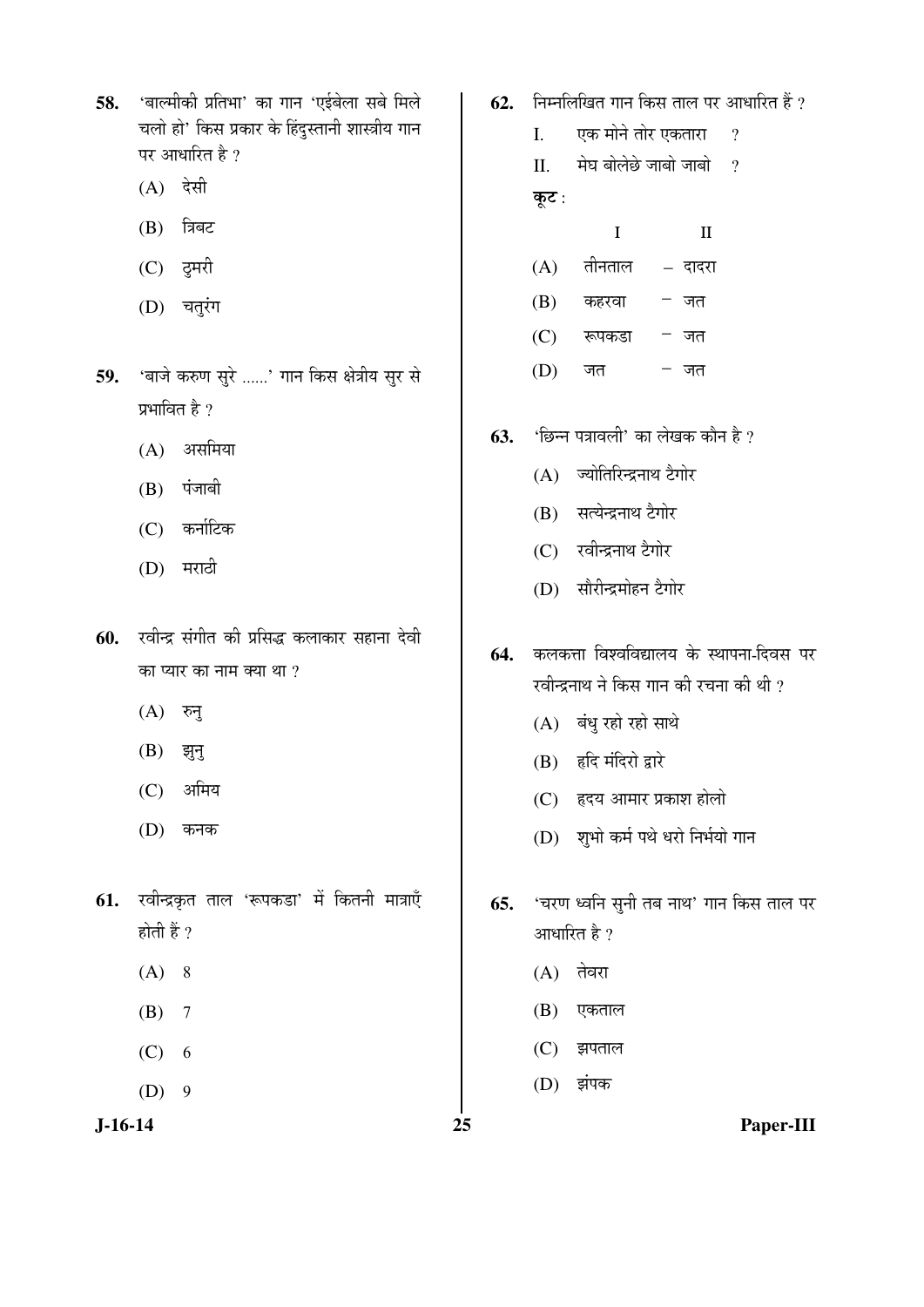**66.** Which song is based on 'Ektal' among the following :

- (A) Ke Elo Aaji
- (B) Jagate Ananda Yogye
- (C) Sabe Mili Gao Re
- (D) Bipul Tarang Re
- **67.** 'Aha Aji E Basante' song was composed from which western song ?
	- (A) Japanese
	- (B) Scottish
	- (C) Irish
	- (D) French
- **68.** Which song is based on Raga 'Kalingda' among the following :
	- (A) Bhalobasile Yadi Se
	- (B) Tumi Dhanya Dhanya He
	- (C) Hridi Mandir Dware
	- (D) Dukher Katha Tomay
- **69.** 'Rup Sagare Dub Diyechi' song is set to which 'Tala' ?
	- (A) Ektal
	- (B) Ekadashi
	- (C) Kawali
	- (D) Kaharwa
- **70.** Who influenced Rabindranath to Compose 'Baul Ang' songs ?
	- (A) Purnadas
	- (B) Kartickdas
	- (C) Purandardas
	- (D) Lalan Fakir

#### Paper-III 26 J-16-14

- **71.** Which one is the first 'pada' of 'Bhanu Singher Padavali' ?
	- (A) E Bhara Badore
	- (B) Gahan Kusumo-Kunjo Majhe
	- (C) Sundari Radhe Aoye Boli
	- (D) Marano Re Tuhu Mamo
- **72.** Who introduced and popularized 'Rabindra Sangeet' after 'Akashvani' came into existence in Kolkata ?
	- (A) Anadi Kumari Dastidar
	- (B) Pankaj Kumar Mallick
	- (C) Birendra Krishna Bhadra
	- (D) Gyan Prakash Ghosh
- **73.** Who was the first secretary of 'Rabindra Sangeet Swarlipi Samiti' ?
	- (A) Shantideb Ghosh
	- (B) Indira Devi Choudhurani
	- (C) Shailajaranjan Majumder
	- (D) Anadi Kumar Dastidar
- **74.** Who was the first Acharya of 'Vishwa Bharati' ?
	- (A) Rabindranath Tagore
	- (B) Abanindranath Tagore
	- (C) M.K. Gandhi
	- (D) Pandit Madan Mohan Malviya
- **75.** Who was the author of the book 'Geet Panchashati' ?
	- (A) Amiya Thakur
	- (B) Indira Devi Chowdharani
	- (C) Sahana Devi
	- (D) Kanak Biswas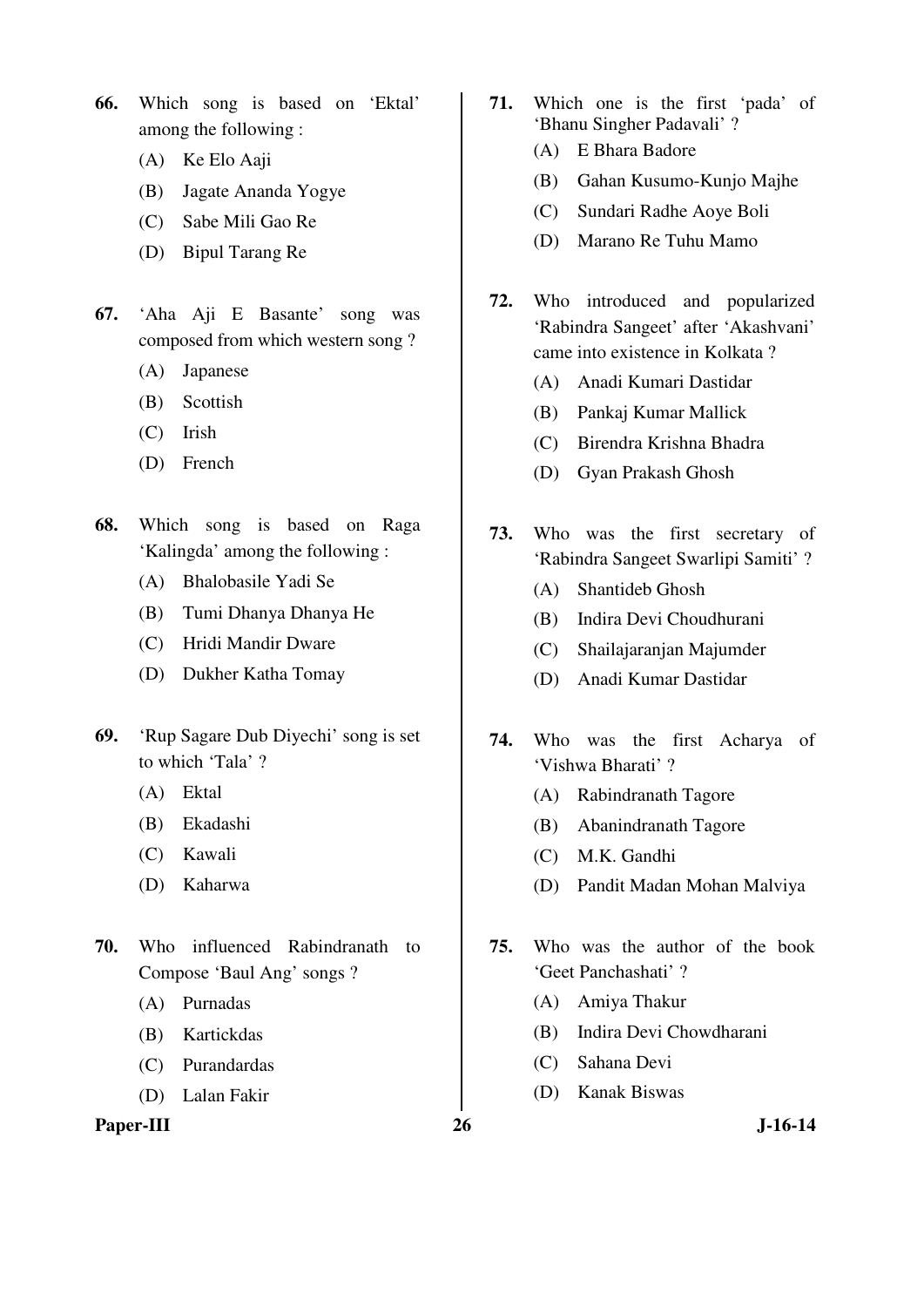- **66.** निम्नलिखित में से कौन सा गान एकताल पर आधारित है $|2\rangle$ 
	- (A) के एलो आजि
	- (B) जगते आनन्द योग्ये
	- $(C)$  सबे मिले गाओ रे
	- (D) विपुल तरंग रे
- 67. 'अहा आजि ए वसंते' गान की रचना किस पाश्चात्य गान से की गई है ?
	- $(A)$  जापानी
	- (B) स्कॉटिश
	- $(C)$  आइरिश
	- (D) फ्रांसीसी
- 68. निम्नलिखित में से कौन सा गान 'कालिंगडा' पर आधारित है ?
	- (A) भालोबासिले यदि से
	- (B) तुमि धन्य-धन्य हे
	- (C) हृदि मंदिर द्वारे
	- (D) द:खेर कथा तोमाय
- **69.** 'रूप सागर डूब दिएछी' गान किस ताल में रचित है $\gamma$ 
	- $(A)$  एकताल
	- $(B)$  एकादशी
	- (C) कव्वाली
	- (D) कहरवा
- 70. 'बाउल अंग' गानों की रचना के लिए रवीन्द्रनाथ को किसने प्रभावित किया ?
	- $(A)$  पूर्णदास
	- $(B)$  कार्तिकदास
	- (C) पुरंदरदास
	- $(D)$  ललन फकीर
- 71. 'भान् सिंहेर पदावली' का प्रथम पद निम्नलिखित में से कौन सा $\,$ है ?
	- $(A)$  ए भारा बादोरे
	- (B) गहन कुसुमो कुंजो माझे
	- (C) सुन्दरी राधे आओए बोली
	- (D) मरनो रे तुह ममो
- 72. कलकत्ता में 'आकाशवाणी' के अस्तित्व में आने के बाद किसने रवीन्द्र संगीत को ले आकर लोकप्रिय बनाया ?
	- (A) अनादि कुमार दस्तीदार
	- (B) पंकज कुमार मलिक
	- (C) वीरेन्द्र कृष्ण भद्र
	- $(D)$  ज्ञान प्रकाश घोष
- 73. 'रवीन्द्र संगीत स्वरलिपि समिति' का प्रथम सचिव कौन था $?$ 
	- $(A)$  शान्तिदेव घोष
	- (B) इंदिरादेवी चौधरानी
	- (C) शैलजारंजन मजुमदार
	- (D) अनादिकुमार दस्तीदार
- **74.** 'विश्व भारती' का प्रथम आचार्य कौन था ?
	- (A) रवीन्द्रनाथ टैगोर
	- (B) अवनीन्द्रनाथ टैगोर
	- $(C)$  एम.के. गांधी
	- (D) पंडित मदन मोहन मालवीय
- 75. 'गीत पंचशती' शीर्षक पुस्तक की लेखिका कौन थी ?
	- (A) अमिया ठाकुर
	- (B) इंदिरादेवी चौधरानी
	- $(C)$  साहाना देवी
	- (D) कनक विश्वास
- **J-16-14 27 Paper-III**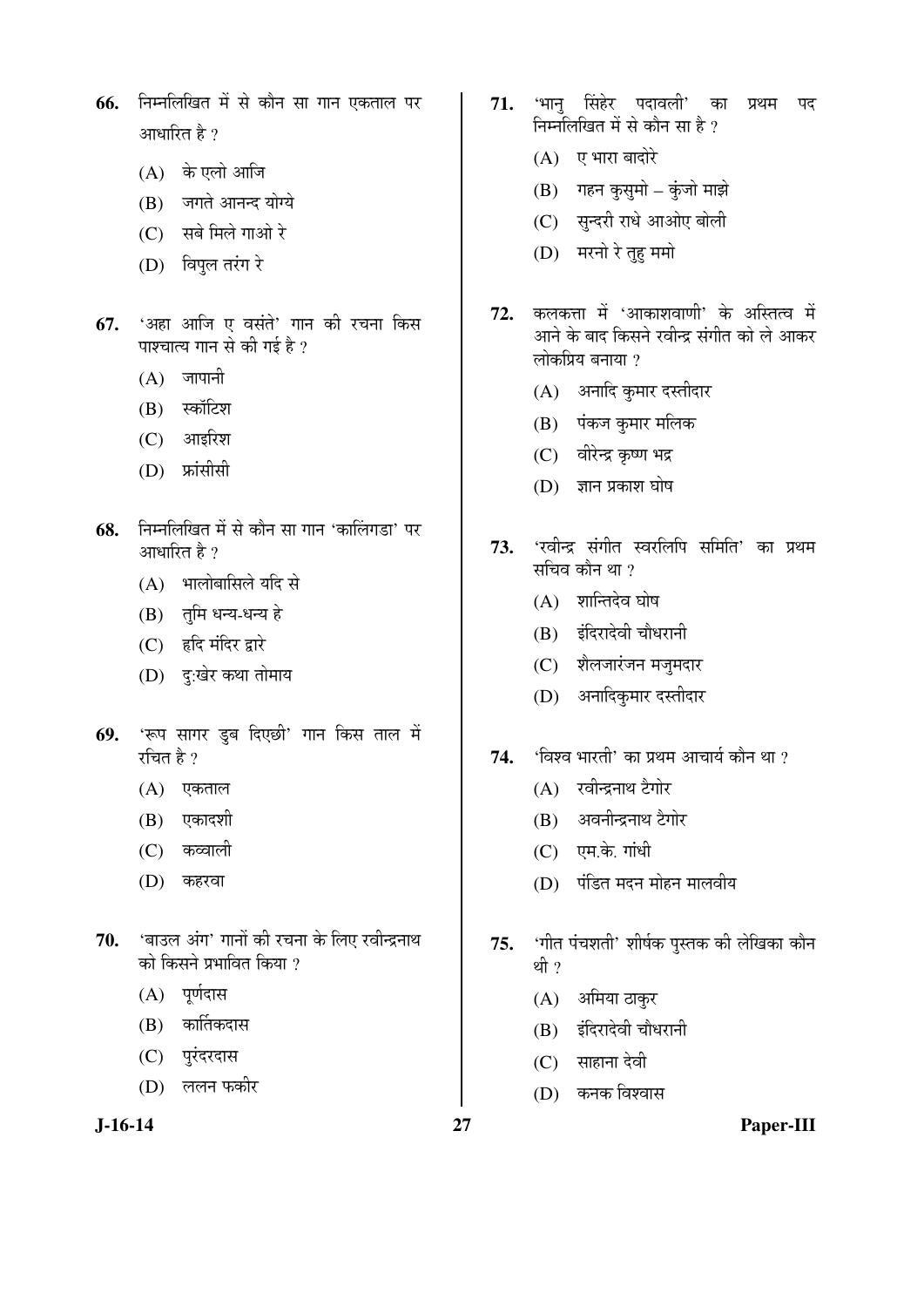#### **PART – V Percussion**

- **51.** Saptak Sangeet Samaroha is organized in which city ?
	- (A) Kolkata (B) Delhi
	- (C) Ahmedabad (D) Puna
- **52.** Sankat Mochan Sangeet is organized in which city
	- (A) Lucknow
	- (B) Jallandhar
	- (C) Jaipur
	- (D) Varanasi
- **53.** What is the lay of the presentation of Peshakar ?
	- (A) Madhya lay
	- (B) Bilambit lay
	- (C) Ati Bilambit lay
	- (D) Drut lay
- **54.** Which one is the appropriate name of the group of percussion instrument before the classification of instruments ?
	- (A) Dundubhi group
	- (B) Nakkara group
	- (C) Pushkar group
	- (D) Patah group
- **55.** How many chapters in Natyashastra written by Bharat ?
	- (A) 32 (B) 34 (C) 36 (D) 37
- **56.** How many Bibhagas in Brahm Tal ?

| $(A)$ 13 | $(B)$ 14 |  |
|----------|----------|--|
|----------|----------|--|

| $(C)$ 7 | $(D)$ 10 |  |
|---------|----------|--|
|---------|----------|--|

- **57.** How many types of Grah ?
	- $(A) 2 (B) 3$
	- $(C)$  4 (D) 5
- **Paper-III 28 J-16-14**
- **58. Assertion (A) : Knowledge** of Varnas is most essential for the students of tabla.
	- **Reason (R)** : It is not possible to play tabla without the knowledge of Varnas.

#### **Codes :**

- (A) Both (A) and (R) are correct.
- (B) Both (A) and (R) are wrong.
- (C) (A) is right and  $(R)$  is wrong.
- (D) (A) is wrong and (R) is right.
- **59.** Ustad Ahmed jan Thirkawa was associated with which Academic institute ?
	- (A) Bhatkhande Sangeet Mahavidhyala – Lucknow
	- (B) Prayag Sangeet Samiti Allahabad
	- (C) Kashi Hindu Vishwavidyalaya – Varanasi
	- (D) Delhi Vishwavidyalaya Delhi
- **60.** Sapta Suladi Talas are used in which style ?
	- (A) North Indian Music System
	- (B) Vishnu Digamber System
	- (C) Bhatakhande System
	- (D) Karnataka Sangeet System
- **61.** How many holes are in the Puri of Tabla ? (A) 40 (B) 44
	- (C) 48 (D) 20
- **62.** Ustad Dilawar Khan was master of which instrument ? (A) Dholak (B) Tabla
	- (C) Nakkara (D) Mridang
- **63.** What will be the layakari of Kaharavatal in one aavartan after placement of Dhamar Tal ? (A) Aad (B) Kuad (C) Chaugun (D) Biad
	-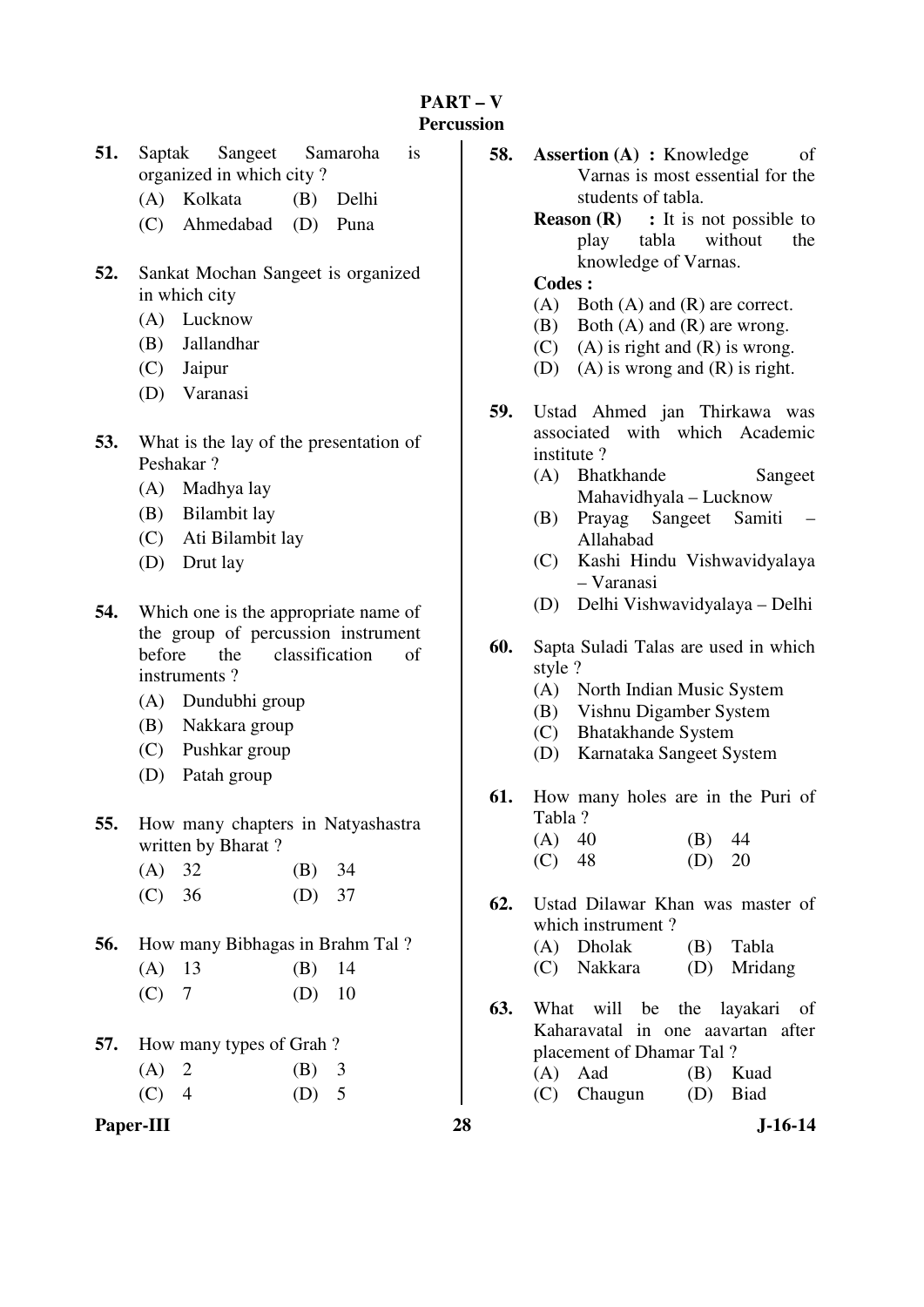³ÖÖÝÖ **– V** 

अवनद्ध

| 51.       |                                        | सप्तक संगीत समारोह कहाँ आयोजित होता है ?         | 58. |                | कथन (A) : तबले के विद्यार्थी को वर्णों का                               |           |
|-----------|----------------------------------------|--------------------------------------------------|-----|----------------|-------------------------------------------------------------------------|-----------|
|           | (A)<br>कलकत्ता                         | दिल्ली<br>(B)                                    |     |                | ज्ञान अत्यन्त आवश्यक है ।                                               |           |
|           | (C)<br>अहमदाबाद                        | (D)<br>पूना                                      |     |                | <b>कारण (R)</b> : वर्णों के ज्ञान के बगैर तबला-<br>वादन सम्भव नहीं है । |           |
| 52.       |                                        | संकट मोचन संगीत समारोह कहाँ आयोजित               |     | कूट :          |                                                                         |           |
|           | होता है ?                              |                                                  |     |                | (A) (A) व (R) दोनों सही हैं ।                                           |           |
|           |                                        |                                                  |     | (B)            | (A) व (R) दोनों गलत हैं।                                                |           |
|           | (A)<br>लखनऊ                            | जालंधर<br>(B)                                    |     | (C)            | (A) सही व (R) गलत है।                                                   |           |
|           | (C)<br>जयपुर                           | वाराणसी<br>(D)                                   |     |                | (D) (A) गलत व (R) सही है ।                                              |           |
| 53.       | पेशकार का वादन कौन से लय में होता है ? |                                                  |     |                | 59. उ. अहमदजान थिरकुवा किस शैक्षणिक संस्थान                             |           |
|           | (A)<br>मध्य लय                         |                                                  |     | से जुड़े रहे ? |                                                                         |           |
|           | बिलम्बित लय<br>(B)                     |                                                  |     |                | (A) भातखण्डे संगीत महाविद्यालय - लखनऊ                                   |           |
|           | अति बिलम्बित लय<br>(C)                 |                                                  |     | (B)            | प्रयाग संगीत समिति - इलाहाबाद                                           |           |
|           | (D)<br>द्रूत लय                        |                                                  |     | (C)<br>(D)     | काशी हिन्दू विश्वविद्यालय - वाराणसी<br>दिल्ली विश्वविद्यालय - दिल्ली    |           |
|           |                                        |                                                  |     |                |                                                                         |           |
| 54.       |                                        | वाद्यों के वर्गीकरण के पूर्व अवनद्ध समूह वाद्यों | 60. |                | सप्त सूलादि तालों का प्रयोग किस शैली में होता                           |           |
|           | को किस नाम से जाना जाता था ?           |                                                  |     | है ?           |                                                                         |           |
|           | (A) दुन्दुभि समूह                      | $(B)$ नक्कारा समूह                               |     | (A)            | उत्तर भारत संगीत पद्धति                                                 |           |
|           | (C)<br>पुष्कर समूह                     | (D) पटह समूह                                     |     | (B)<br>(C)     | विष्णु दिगम्बर पद्धति<br>भातखण्डे पद्धति                                |           |
|           |                                        |                                                  |     | (D)            | कर्नाटक संगीत पद्धति                                                    |           |
| 55.       | हैं ?                                  | भरत कृत नाट्यशास्त्र में कुल कितने अध्याय        |     |                |                                                                         |           |
|           |                                        |                                                  | 61. |                | तबले के पूड़ी में कुल कितने छिद्र हैं ?                                 |           |
|           | (A)<br>32                              | (B)<br>34                                        |     | $(A)$ 40       | (B)                                                                     | 44        |
|           | (C) 36                                 | (D) 37                                           |     | (C)<br>48      | (D)                                                                     | 20        |
| 56.       | ब्रह्म ताल में कितने विभाग हैं ?       |                                                  | 62. |                | उ. दिलावर खाँ कौन सा वाद्य बजाते थे ?                                   |           |
|           | (A)<br>13                              | (B)<br>14                                        |     | (A) ढोलक       | (B)                                                                     | तबला      |
|           | (C)<br>$\overline{7}$                  | (D)<br>10                                        |     | नक्कारा<br>(C) | (D)                                                                     | मृदंग     |
| 57.       | ग्रह के कितने प्रकार हैं ?             |                                                  | 63. |                | कहरवा ताल के एक आवर्तन में धमार बोलने<br>पर कौन सी लयकारी होगी ?        |           |
|           | $(A)$ 2                                | (B)<br>$\overline{3}$                            |     | आड़<br>(A)     | (B)                                                                     | कुआड़     |
|           | (C)<br>$\overline{4}$                  | $(D)$ 5                                          |     | (C) चौगुन      | (D)                                                                     | बिआड़     |
| $J-16-14$ |                                        |                                                  | 29  |                |                                                                         | Paper-III |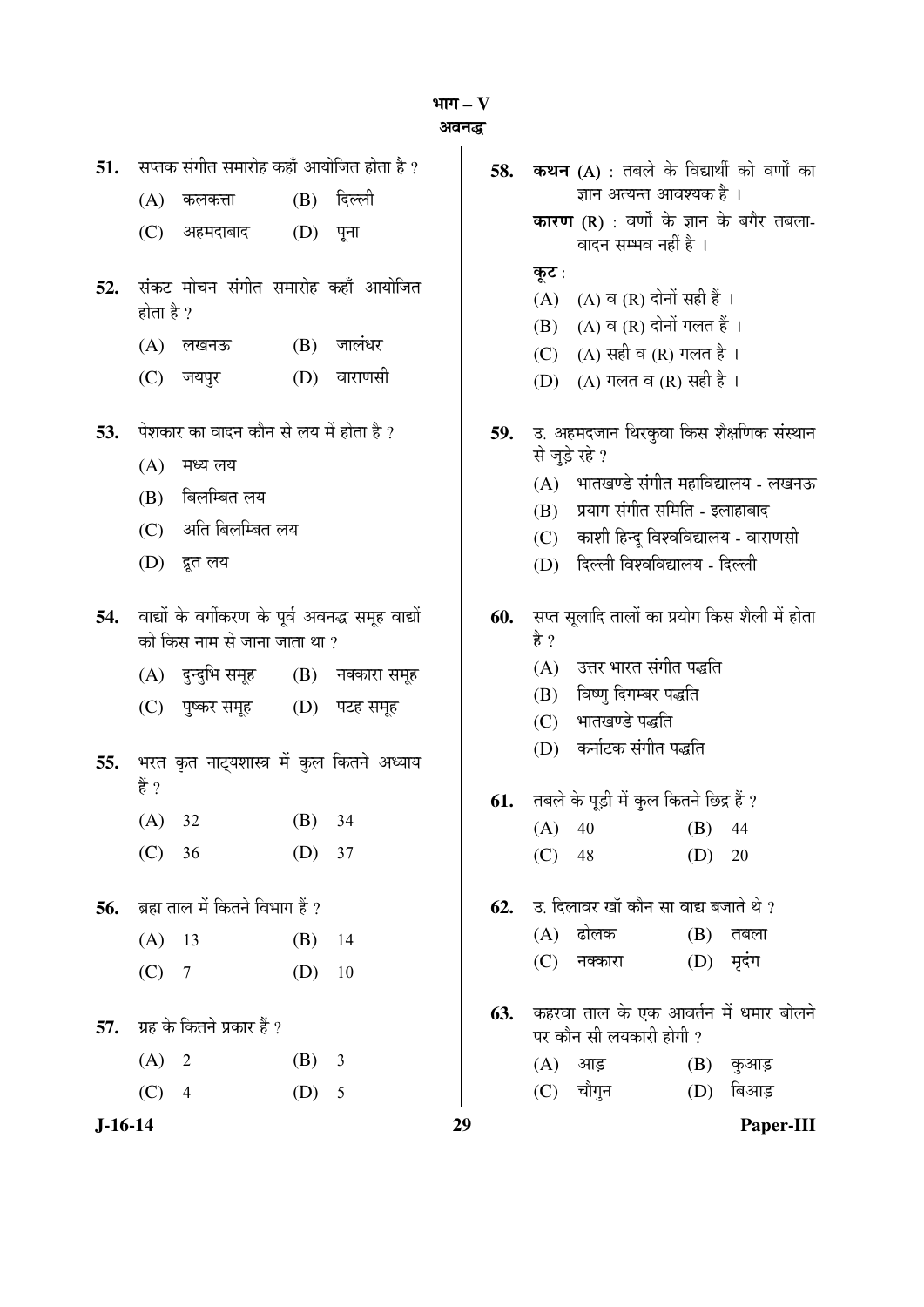- **64.** Who is the prominent tabla player is prompt in the accompany of dance ?
	- (A) Pt. Anokhelal Mishra
	- (B) Ustad Natthu Khan
	- (C) Ustad Allahrakha Khan
	- (D) Pt. Kishan Maharaj
- **65.** Which one of the couple given below is not correct as father and son :
	- $(A)$  Pt. Prasad Shamta – Pt. Kumar Lal Mishra
	- (B) Ustad Allah rakha Khan – Ustad Zakir Hussain
	- (C) Pt. Kishan Maharaj – Pt. Pooran Maharaj
	- (D) Pt. Anokhelal Pt. Chhotelal Mishra Mishra
- **66.** Who among the following women is not tabla player ?
	- (A) Ms. Anuradha Pal
	- (B) Dr. Sabha Kudesia
	- (C) Ms. Rimpa Shiv
	- (D) Ms. Kamala Shankar
- **67.** How many talas were composed by Rabindranath Tagore in Rabindra Sangeet ?
	- $(A)$  Five  $(B)$  Six
	- (C) Seven (D) Eight
- **68.** Which world famous scientist was also Mridang player ?
	- (A) Kasturi Rangan
	- (B) Prof. U.R. Rao
	- (C) Prof. C.V. Raman
	- (D) Dr. Homi Jahangir Bhabha
- **69.** "Fard" belongs to which Gharana
	- (A) Banaras (B) Delhi
	- (C) Lucknow (D) Punjab
- **70.** What is the salient feature of Quada in Ajarara Gharana ?
	- (A) Playing in Barabar Lay
	- (B) Excess of Aadlay with Barabar lay
	- (C) Playing only in Aadlay
	- (D) None of these
- **71.** How many matras will be in a circle of Farmaisi Chakkardar in Shikher Tal ?
	- (A) 20 beats (B) 26 beats
	- $(C)$  29 beats  $(D)$  35 beats
- **72.** Who is the author of "Kanoon Tabla" ?
	- (A) Prof. Girish Chandra Srivastava
	- (B) Shri Bharat Vyas
	- (C) Pt. Vijay Shankar Mishra
	- (D) Prof Mukund Bhale
- **73.** Which tal is composed in various Matras in each Vibhag ?
	- (A) Ektal
	- (B) Panchan Sawari
	- (C) Dhamar
	- (D) Shikhar
- **74.** Which tal has division of single Matra in each Vibhag ?
	- (A) Jhapatal
	- (B) Shikhar
	- (C) Lakshami
	- (D) Pancham Sawari
- **75.** Which one of the following is not unextendable composition ?
	- (A) Farmaisi Chakkardar
	- (B) Nav hakka
	- (C) Gat Quada
	- (D) Tukara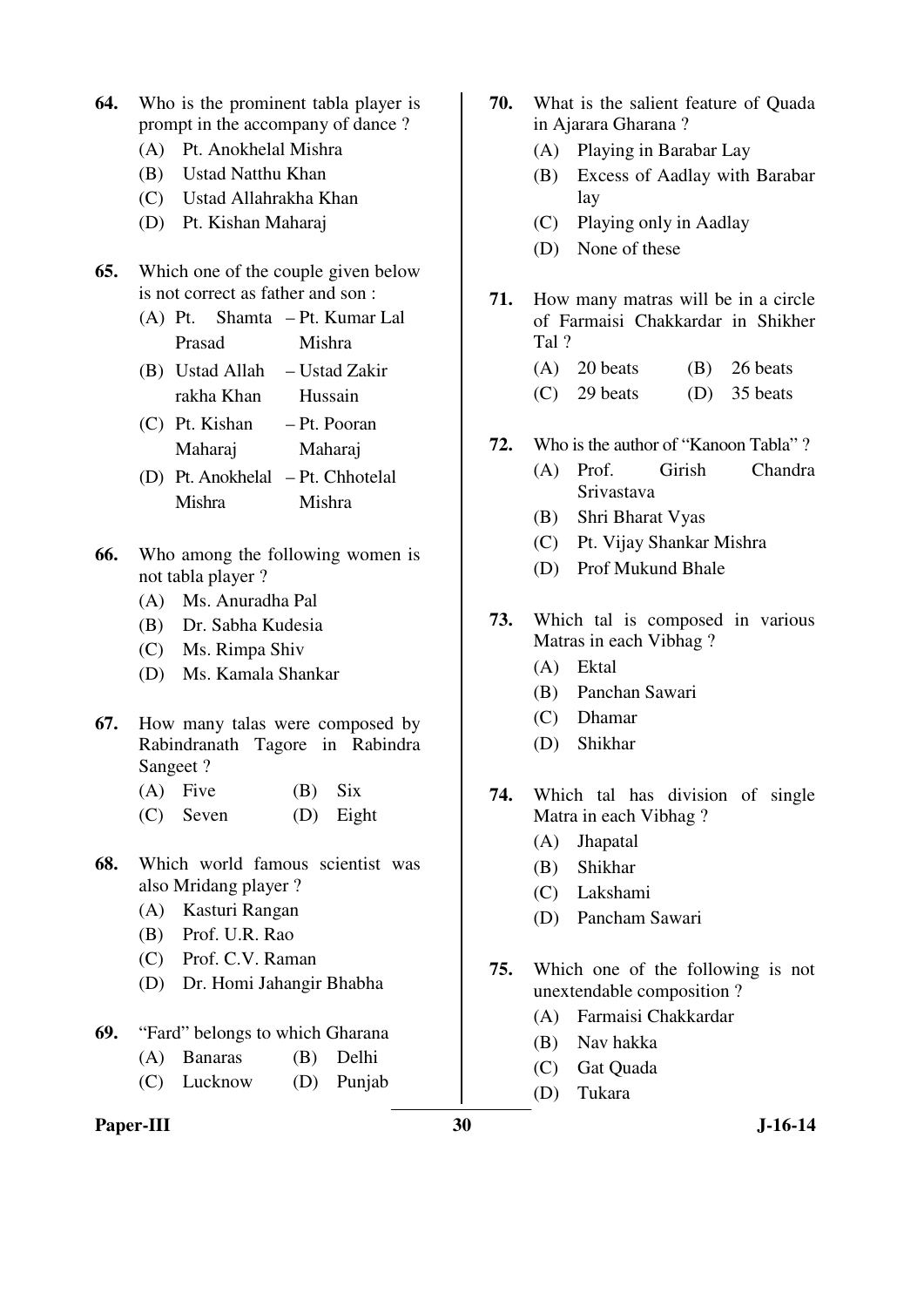| 64. | निम्नलिखित में कौन से तबला वादक नृत्य<br>संगत में प्रवीण थे ? |                                                                      |        |             |
|-----|---------------------------------------------------------------|----------------------------------------------------------------------|--------|-------------|
|     |                                                               | (A) पं. अनोखेलाल मिश्र                                               |        |             |
|     |                                                               | (B) उ. नत्थू खाँ                                                     |        |             |
|     |                                                               | (C) उ. अल्लारखा खाँ                                                  |        |             |
|     |                                                               | (D) पं. किशन महाराज                                                  |        |             |
| 65. |                                                               | पिता-पुत्र की कौन सी जोड़ी गलत है ?                                  |        |             |
|     |                                                               | (A) पं. शाम्ताप्रसाद - पं. कुमारलाल<br>मिश्र                         | ਸਿੰਸ   |             |
|     |                                                               | (B) उ. अल्लारखा खाँ – उ. जाकिर हुसैन                                 |        |             |
|     |                                                               | (C) पं. किशन महाराज – पं. पूरण महाराज                                |        |             |
|     |                                                               | (D) पं. अनोखेलाल     – पं. छोटेलाल मिश्र<br>मिश्र                    |        |             |
| 66. |                                                               | निम्नलिखित महिलाओं में कौन सी तबला-<br>वादिका नहीं है ?              |        |             |
|     |                                                               | (A) सुश्री अनुराधा पाल                                               |        |             |
|     |                                                               | (B) डॉ. शोभा कुदेशिया                                                |        |             |
|     |                                                               | (C) सुश्री रिम्पा शिव                                                |        |             |
|     |                                                               | (D)    सुश्री कमला शंकर                                              |        |             |
| 67. |                                                               | रवीन्द्र संगीत में कुल कितने तालों की रचना<br>रवीन्द्रनाथ ने की ?    |        |             |
|     |                                                               | $(A)$ पाँच                                                           | (B) छह |             |
|     |                                                               | (C) सात                                                              | (D) आठ |             |
| 68. |                                                               | निम्नलिखित विश्वविख्यात वैज्ञानिकों में से कौन<br>से मृदंग वादक थे ? |        |             |
|     |                                                               | (A) कस्तूरी रंगन                                                     |        |             |
|     |                                                               | (B) प्रो. यू.आर. राव                                                 |        |             |
|     |                                                               | (C) प्रो. सी.वी. रमन                                                 |        |             |
|     |                                                               | (D) डॉ. होमी जहाँगीर भाभा                                            |        |             |
|     |                                                               | 69. 'फर्द' रचना किस घराने की उपज हैं ?                               |        |             |
|     |                                                               | (A) बनारस                                                            |        | (B) दिल्ली  |
|     |                                                               | (C) लखनऊ                                                             |        | $(D)$ पंजाब |

- 70. अजराड़ा घराने में कायदे की प्रमुख विशेषताएँ क्या है ?  $(A)$  बराबर लय में बजना  $(B)$  बराबर के साथ आड़ लय की अधिकता (C) केवल आड़ लय में वादन (D) इनमें से कोई नहीं 71. शिखर ताल में फरमाईसी चक्करदार का एक चक्र कितने मात्रा का होगा ?  $(A)$  20 मात्रा  $(B)$  26 मात्रा  $(C)$  29 मात्रा  $(D)$  35 मात्रा **72.** कानून-तबला के लेखक कौन हैं ?  $(A)$  प्रो. गिरीश चन्द्र श्रीवास्तव (B) श्री भरत व्यास (C) पं. विजयशंकर मिश्र (D) प्रो. मुकुन्द भाले 73. वह कौन सा ताल है जिसके सभी विभाग अलग-अलग मात्राओं के हैं ?  $(A)$  एकताल  $(B)$  पंचम सवारी (C) धमार (D) शिखर 74. निम्नलिखित में किस ताल के विभाग एक-एक मात्राओं के है ?  $(A)$  झपताल  $(B)$  शिखर  $(C)$  लक्ष्मी (D) पंचम सवारी **75.** इनमें से कौन सी अविस्तारशील रचना नहीं है ?  $(A)$  फरमाइशी चक्करदार  $(B)$  नवहक्का (C) गत कायदा
	- $(D)$  टुकड़ा

**J-16-14 31 Paper-III**